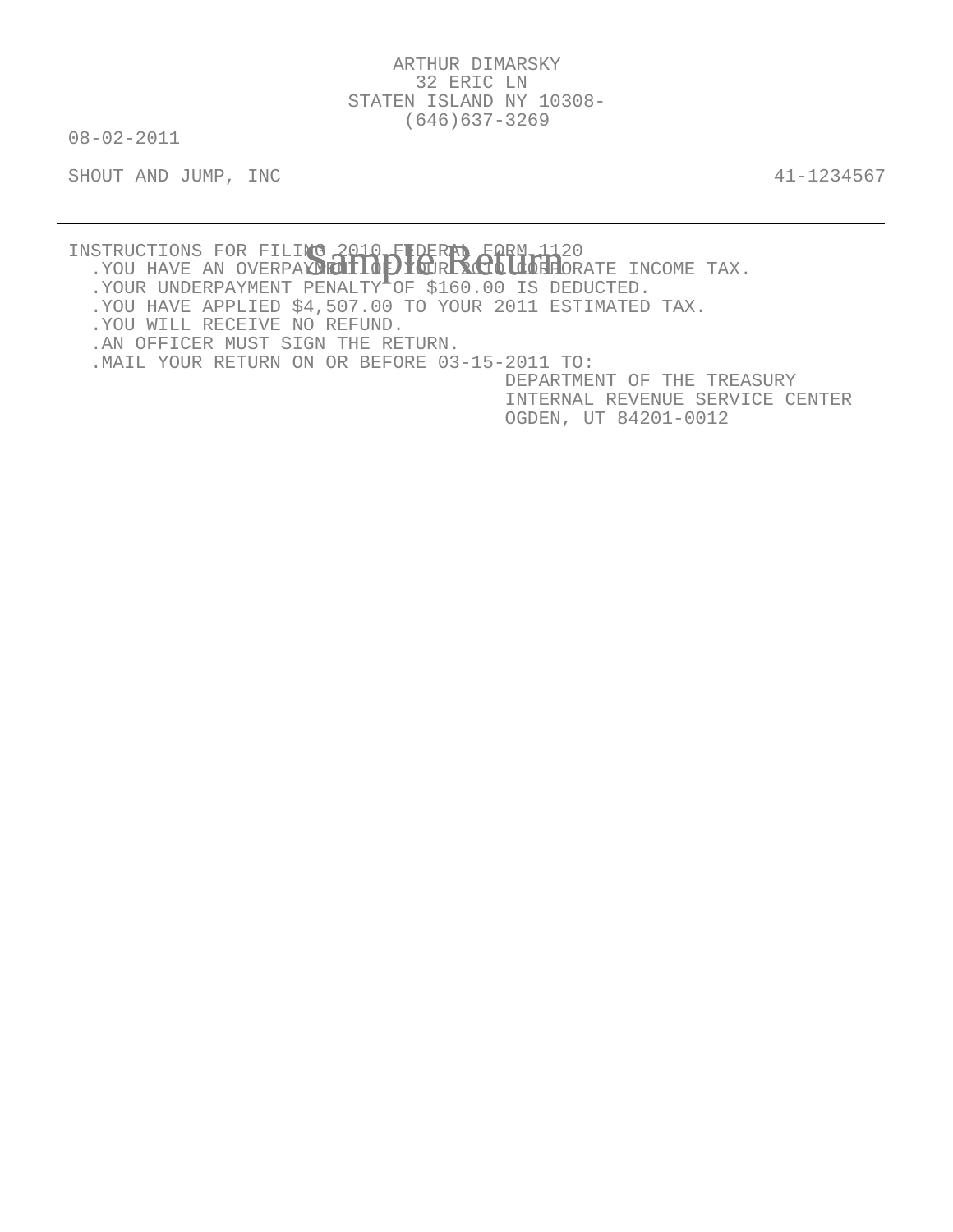|                             | Form 1120        |                                                     |       |                                         | <b>U.S. Corporation Income Tax Return</b>                                                                                                                                                                                         |                          |                 |                               |                     | OMB No. 1545-0123                                            |
|-----------------------------|------------------|-----------------------------------------------------|-------|-----------------------------------------|-----------------------------------------------------------------------------------------------------------------------------------------------------------------------------------------------------------------------------------|--------------------------|-----------------|-------------------------------|---------------------|--------------------------------------------------------------|
|                             |                  | Department of the Treasury                          |       |                                         | For calendar year 2010 or tax year beginning $05 - 01$ , 2010, end. $12 - 31$ , 20 $10$                                                                                                                                           |                          |                 |                               |                     | 2010                                                         |
|                             |                  | Internal Revenue Service                            |       |                                         | $\blacktriangleright$ See separate instructions.                                                                                                                                                                                  |                          |                 |                               |                     |                                                              |
|                             | A Check if:      | 1a Consolidated return                              |       | Name                                    | No., street, and room or suite no. City/town, state, and ZIP code                                                                                                                                                                 |                          |                 |                               |                     | <b>B</b> Employer identification no.                         |
|                             |                  | (attach Form 851)<br><b>b</b> Life/nonlife consoli- | Print |                                         |                                                                                                                                                                                                                                   |                          |                 |                               |                     | 41-1234567<br>C Date incorporated                            |
|                             | dated return     | Personal holding co.                                | or    |                                         | SHOUT AND JUMP, INC                                                                                                                                                                                                               |                          |                 |                               |                     | $05 - 01 - 2010$                                             |
| 3                           | (attach Sch. PH) | Personal service corp.<br>(see instructions)        | type  |                                         | 444 AVIATOR BLVD                                                                                                                                                                                                                  |                          |                 |                               |                     | D Total assets (see instructions)                            |
|                             | 4 Schedule M-3   |                                                     |       |                                         | SAN MANUEL AZ 84607                                                                                                                                                                                                               |                          |                 |                               | \$                  | 574,086                                                      |
|                             | attached         |                                                     |       | E Check if: $(1)$ X Initial return      | (2) Final return                                                                                                                                                                                                                  | (3)                      | Name change     | (4)                           |                     | Address change                                               |
|                             |                  | 1a Gross receipts/sales                             |       |                                         | 45 , 000 blds returns in allowances.                                                                                                                                                                                              | <b>ITH</b>               |                 | $C$ Bal $\blacktriangleright$ | 1c                  | 453,000                                                      |
|                             | $\overline{2}$   |                                                     |       |                                         | Cost of goods sold (Schedule A, inc. 3000000)                                                                                                                                                                                     | etů                      | .               |                               | $\overline{2}$      | 61,692                                                       |
|                             | 3                |                                                     |       |                                         |                                                                                                                                                                                                                                   |                          |                 |                               | 3                   | 391,308                                                      |
|                             | 4                |                                                     |       |                                         |                                                                                                                                                                                                                                   |                          |                 |                               | 4                   |                                                              |
| N<br>С                      | 5                |                                                     |       |                                         |                                                                                                                                                                                                                                   |                          |                 |                               | 5                   | 316                                                          |
| O                           | 6                |                                                     |       |                                         |                                                                                                                                                                                                                                   |                          |                 |                               | 6                   |                                                              |
| M<br>Е                      | 7                |                                                     |       |                                         |                                                                                                                                                                                                                                   |                          |                 |                               | $\overline{7}$<br>8 |                                                              |
|                             | 8<br>9           |                                                     |       |                                         | Net gain or (loss) from Form 4797, Part II, line 17 (attach Form 4797)                                                                                                                                                            |                          |                 |                               | 9                   |                                                              |
|                             | 10               |                                                     |       |                                         |                                                                                                                                                                                                                                   |                          |                 |                               | 10                  |                                                              |
|                             | 11               |                                                     |       |                                         |                                                                                                                                                                                                                                   |                          |                 |                               | 11                  | 391,624                                                      |
|                             | 12               |                                                     |       |                                         |                                                                                                                                                                                                                                   |                          |                 |                               | 12                  | 67,300                                                       |
| D<br>E<br>D                 | 13               |                                                     |       |                                         |                                                                                                                                                                                                                                   |                          |                 |                               | 13                  | 48,182                                                       |
| Ū                           | 14               |                                                     |       |                                         |                                                                                                                                                                                                                                   |                          |                 |                               | 14                  | $\overline{2}$ , 860                                         |
| $\frac{\bar{C}}{\bar{T}}$ M | 15               |                                                     |       |                                         |                                                                                                                                                                                                                                   |                          |                 |                               | 15                  |                                                              |
| O                           | 16               |                                                     |       |                                         |                                                                                                                                                                                                                                   |                          |                 |                               | 16                  | 14,200 #1                                                    |
| N<br>Α                      | 17               |                                                     |       |                                         |                                                                                                                                                                                                                                   |                          |                 |                               | 17                  | 18,995 #2                                                    |
| S<br>т                      | 18               |                                                     |       |                                         |                                                                                                                                                                                                                                   |                          |                 |                               | 18                  | 10,033                                                       |
| S<br>E<br>E<br>$\circ$<br>Ň | 19               |                                                     |       |                                         |                                                                                                                                                                                                                                   |                          |                 |                               | 19                  |                                                              |
| S                           | 20               |                                                     |       |                                         | Depreciation from Form 4562 not claimed on Schedule A or elsewhere on return (attach Form 4562)                                                                                                                                   |                          |                 |                               | 20                  | 130,533                                                      |
| $\circ$<br>N<br>N           | 21               |                                                     |       |                                         |                                                                                                                                                                                                                                   |                          |                 |                               | 21                  |                                                              |
| S<br>T<br>R<br>U<br>D       | 22               |                                                     |       |                                         |                                                                                                                                                                                                                                   |                          |                 |                               | 22                  | 13,300                                                       |
| $_{\rm D}^{\rm E}$          | 23<br>24         |                                                     |       |                                         |                                                                                                                                                                                                                                   |                          |                 |                               | 23<br>24            |                                                              |
| U<br>Ċ<br>č                 | 25               |                                                     |       |                                         |                                                                                                                                                                                                                                   |                          |                 |                               | 25                  | 2,955                                                        |
| T                           | 26               |                                                     |       |                                         |                                                                                                                                                                                                                                   |                          |                 |                               | 26                  | 34,380<br>#3                                                 |
| O<br>$\mathsf{N}$<br>O      | 27               |                                                     |       |                                         |                                                                                                                                                                                                                                   |                          |                 |                               | 27                  | 342,738                                                      |
| S<br>N<br>S                 | 28               |                                                     |       |                                         | Taxable income before net operating loss deduction and special deductions. Subtract line 27 from line 11                                                                                                                          |                          |                 |                               | 28                  | 48,886                                                       |
| F<br>O                      | 29               |                                                     |       |                                         | Less: a Net operating loss deduction (see instructions)                                                                                                                                                                           |                          | 29a             |                               | O                   |                                                              |
| R                           |                  |                                                     |       |                                         |                                                                                                                                                                                                                                   |                          | 29 <sub>b</sub> |                               | 29c                 |                                                              |
|                             | 30               |                                                     |       |                                         | Taxable income. Subtract line 29c from line 28 (see instructions)                                                                                                                                                                 |                          |                 |                               | 30                  | 48,886                                                       |
| <b>CRED</b><br>Т            | 31               | Total tax (Schedule J, line 10)                     |       |                                         | .                                                                                                                                                                                                                                 |                          |                 |                               | 31                  | 7,333                                                        |
| $\frac{A}{X}$               | 32a              | 2009 overpayment credited to 2010                   |       |                                         | 32a                                                                                                                                                                                                                               |                          |                 |                               |                     |                                                              |
| т<br>S                      | $\mathsf{b}$     | 2010 estimated tax payments                         |       |                                         | 12,000<br>32 <sub>b</sub>                                                                                                                                                                                                         |                          |                 |                               |                     |                                                              |
| R<br>E<br>F<br>Α            | c                | 2010 refund applied for on Form 4466                |       |                                         | 32 <sub>c</sub>                                                                                                                                                                                                                   | $d$ Bal $\triangleright$ | 32d             | 12,000                        |                     |                                                              |
| N<br>D                      | e                |                                                     |       |                                         |                                                                                                                                                                                                                                   |                          | 32e             |                               |                     |                                                              |
| U<br>N<br>P<br>D            |                  | Credits: (1) Form 2439                              |       |                                         | (2) Form 4136<br>Refundable credits from Form 3800, line 19c, and Form 8827, line 8c                                                                                                                                              |                          | 32f             |                               | 32h                 |                                                              |
| A<br>B<br>Α<br>Υ            | g<br>33          |                                                     |       |                                         | Estimated tax penalty (see instructions). Check if Form 2220 is attached                                                                                                                                                          |                          | 32g             |                               | X<br>33             | 12,000<br>160                                                |
| L<br>M                      | 34               |                                                     |       |                                         | Amount owed. If line 32h is smaller than the total of lines 31 and 33, enter amount owed                                                                                                                                          |                          |                 |                               | 34                  |                                                              |
| Е<br>Е<br>N                 | 35               |                                                     |       |                                         | <b>Overpayment.</b> If line 32h is larger than the total of lines 31 and 33, enter amount overpaid                                                                                                                                |                          |                 |                               | 35                  | 4,50                                                         |
| Ţ                           | 36               |                                                     |       |                                         | Enter amt. from line 35 you want: Credited to 2011 estimated tax                                                                                                                                                                  |                          | 4,507           | Refunded >                    | 36                  |                                                              |
|                             |                  |                                                     |       |                                         | Under penalties of perjury, I declare that I have examined this return, including accompanying schedules & statements, & to the best of my knowledge & belief, it is true,<br>correct, & complete. Declaration of preparer (other |                          |                 |                               |                     |                                                              |
| Sign                        |                  |                                                     |       |                                         |                                                                                                                                                                                                                                   |                          | PRESIDENT       |                               |                     | May the IRS discuss this return<br>with preparer shown below |
| <b>Here</b>                 |                  | Signature of officer                                |       |                                         | Date                                                                                                                                                                                                                              | Title                    |                 |                               |                     | (see inst.)?<br><b>No</b><br>Yes                             |
|                             |                  | Print/Type preparer's name                          |       |                                         | Preparer's signature                                                                                                                                                                                                              |                          | Date            |                               | Check               | if PTIN                                                      |
| Paid                        |                  |                                                     |       |                                         |                                                                                                                                                                                                                                   |                          |                 |                               |                     | self-employed P00011111                                      |
|                             | Preparer         | Firm's name                                         |       | $\blacktriangleright$ ARTHUR            | DIMARSKY                                                                                                                                                                                                                          |                          |                 | Firm's EIN                    |                     |                                                              |
|                             | <b>Use Only</b>  |                                                     |       | Firm's address $\triangleright$ 32 ERIC | LN                                                                                                                                                                                                                                |                          |                 | Phone no.                     |                     |                                                              |
|                             |                  |                                                     |       | STATEN                                  | ISLAND NY<br>10308                                                                                                                                                                                                                |                          |                 |                               |                     | $(646)637 - 3269$                                            |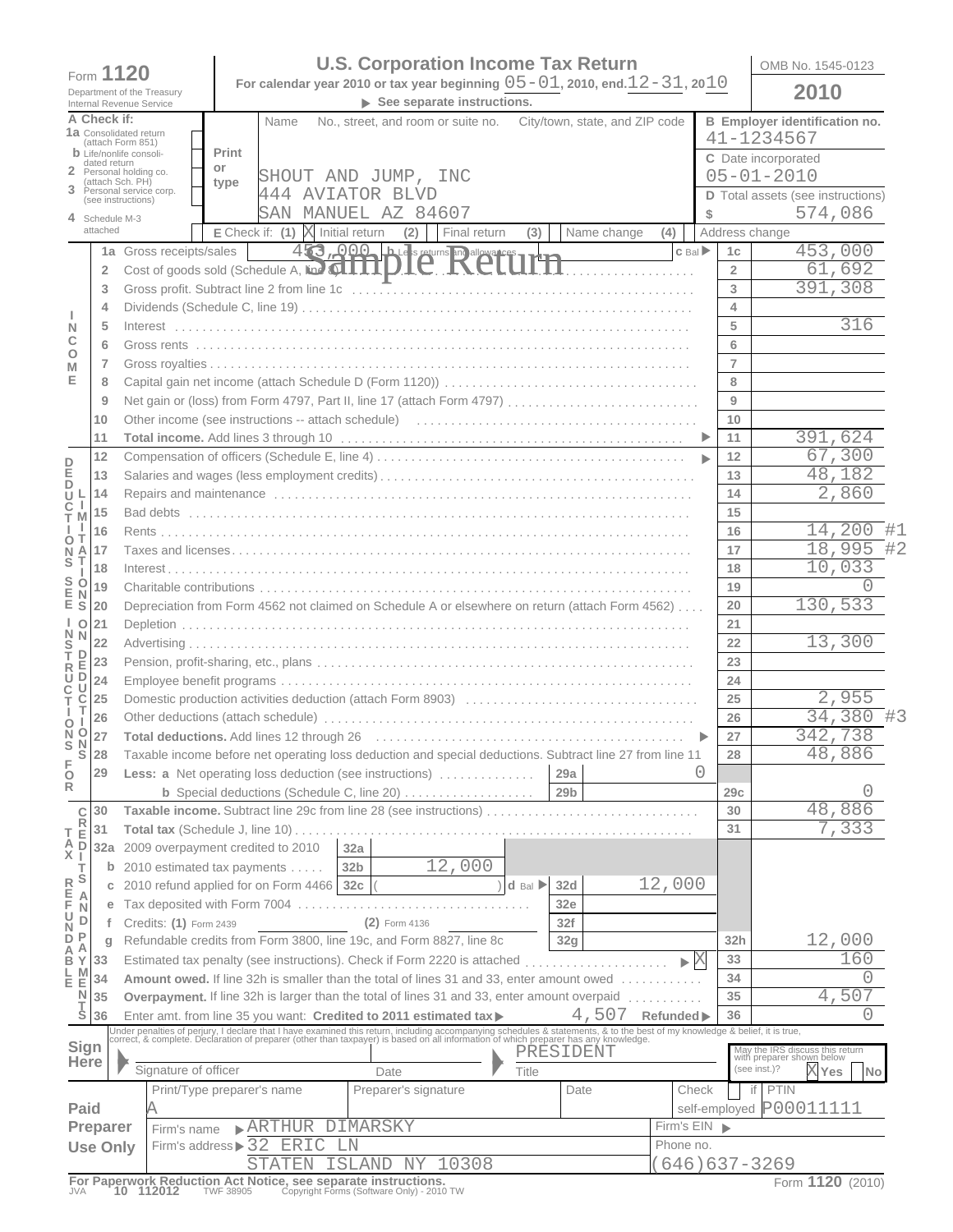|                | Form 1120 (2010)                |                                                                                                                         | SHOUT AND JUMP, INC 41-1234567 |                             |                                       |                |                     |                        | Page 2 |
|----------------|---------------------------------|-------------------------------------------------------------------------------------------------------------------------|--------------------------------|-----------------------------|---------------------------------------|----------------|---------------------|------------------------|--------|
|                | <b>Schedule A</b>               | <b>Cost of Goods Sold</b> (see instructions)                                                                            |                                |                             |                                       |                |                     |                        |        |
| 1.             |                                 |                                                                                                                         |                                |                             |                                       | 1              |                     |                        |        |
| 2              |                                 |                                                                                                                         |                                |                             |                                       | $\overline{2}$ |                     | 67,418                 |        |
| 3              |                                 |                                                                                                                         |                                |                             |                                       | 3              |                     |                        |        |
| 4              |                                 |                                                                                                                         |                                |                             |                                       | 4              |                     |                        |        |
| 5              |                                 |                                                                                                                         |                                |                             |                                       | 5              |                     |                        |        |
| 6              |                                 |                                                                                                                         |                                |                             |                                       | 6              |                     | 67,418                 |        |
| 7              |                                 |                                                                                                                         |                                |                             |                                       | $\overline{7}$ |                     | 5,726                  |        |
| 8              |                                 | Cost of goods sold. Subtract line 7 from line 6. Enter here and on page 1, line 2                                       |                                |                             |                                       | 8              |                     | 61,692                 |        |
| 9 a            |                                 | Check all methods used for valuing close and the Return                                                                 |                                |                             |                                       |                |                     |                        |        |
|                |                                 |                                                                                                                         |                                |                             |                                       |                |                     |                        |        |
|                | Lower of cost or market<br>(ii) |                                                                                                                         |                                |                             |                                       |                |                     |                        |        |
|                | (iii)                           | Other (Specify method used and attach explanation.) > The Contract of Specify method used and attach explanation.)      |                                |                             |                                       |                |                     |                        |        |
|                |                                 |                                                                                                                         |                                |                             |                                       |                |                     |                        |        |
|                |                                 | Check if the LIFO inventory method was adopted this tax year for any goods (if checked, attach Form 970)                |                                |                             |                                       |                |                     |                        |        |
|                |                                 | d If the LIFO inventory method was used for this tax year, enter percentage (or amounts) of closing                     |                                |                             |                                       |                |                     |                        |        |
|                |                                 |                                                                                                                         |                                |                             |                                       | 9d             |                     |                        |        |
|                |                                 | If property is produced or acquired for resale, do the rules of section 263A apply to the corporation?                  |                                |                             |                                       |                |                     | <b>Yes</b>             | X No   |
|                |                                 | f Was there any change in determining quantities, cost, or valuations between opening and closing inventory? If ``Yes," |                                |                             |                                       |                |                     |                        |        |
|                |                                 |                                                                                                                         |                                |                             |                                       |                |                     | Yes                    | X No   |
|                | <b>Schedule C</b>               | <b>Dividends and Special Deductions (see instructions)</b>                                                              |                                |                             | (a) Dividends                         |                | (b) $\%$            | (c) Special deductions |        |
|                |                                 |                                                                                                                         |                                |                             | received                              |                |                     | (a) $\times$ (b)       |        |
| 1              |                                 | Dividends from less-than-20%-owned domestic corporations (other than                                                    |                                |                             |                                       |                |                     |                        |        |
|                |                                 |                                                                                                                         |                                |                             |                                       |                | 70                  |                        |        |
| 2              |                                 | Dividends from 20%-or-more-owned domestic corporations (other than                                                      |                                |                             |                                       |                |                     |                        |        |
|                |                                 |                                                                                                                         |                                |                             |                                       |                | 80                  |                        |        |
| 3              |                                 | Dividends on debt-financed stock of domestic and foreign corporations                                                   |                                |                             |                                       |                | see<br>instructions |                        |        |
| 4              |                                 | Dividends on certain preferred stock of less-than-20%-owned public utilities                                            |                                |                             |                                       |                | 42                  |                        |        |
| 5              |                                 | Dividends on certain preferred stock of 20%-or-more-owned public utilities                                              |                                | $\sim$ .                    |                                       |                | 48                  |                        |        |
| 6              |                                 | Dividends from less-than-20%-owned foreign corporations and certain FSCs                                                |                                |                             |                                       |                | 70                  |                        |        |
| 7              |                                 | Dividends from 20%-or-more-owned foreign corporations and certain FSCs                                                  |                                |                             |                                       |                | 80                  |                        |        |
| 8              |                                 | Dividends from wholly owned foreign subsidiaries                                                                        |                                |                             |                                       |                | 100                 |                        |        |
| 9              |                                 | Total. Add lines 1 through 8. See instructions for limitation                                                           |                                |                             |                                       |                |                     |                        |        |
| 10             |                                 | Dividends from domestic corporations received by a small business investment                                            |                                |                             |                                       |                |                     |                        |        |
| 11             |                                 | company operating under the Small Business Investment Act of 1958                                                       |                                |                             |                                       |                | 100                 |                        |        |
|                |                                 | Dividends from affiliated group members                                                                                 |                                |                             |                                       |                | 100                 |                        |        |
| 12             |                                 |                                                                                                                         |                                |                             |                                       |                | 100                 |                        |        |
| 13             |                                 | Dividends from foreign corporations not included on lines 3, 6, 7, 8, 11, or 12                                         |                                |                             |                                       |                |                     |                        |        |
| 14             |                                 | Income from controlled foreign corps. under subpart F (attach Form(s) 5471)                                             |                                |                             |                                       |                |                     |                        |        |
| 15             |                                 | IC-DISC and former DISC dividends not included on lines 1, 2, or 3                                                      |                                |                             |                                       |                |                     |                        |        |
| 16             | Other dividends                 |                                                                                                                         |                                |                             |                                       |                |                     |                        |        |
| 17<br>18       |                                 | Deduction for dividends paid on certain preferred stock of public utilities                                             |                                |                             |                                       |                |                     |                        |        |
| 19             |                                 | Total dividends. Add lines 1 through 17. Enter here and on page 1, line 4                                               |                                | ▶                           |                                       | $\bigcap$      |                     |                        |        |
| 20             |                                 | Total special deductions. Add lines 9, 10, 11, 12, and 18. Enter here and on page 1, line 29b                           |                                |                             |                                       |                |                     |                        | 0      |
|                | <b>Schedule E</b>               | <b>Compensation of Officers</b> (see instructions for page 1, line 12)                                                  |                                |                             |                                       |                |                     |                        |        |
|                |                                 | Note: Complete Schedule E only if total receipts (line 1a plus lines 4 through 10 on page 1) are \$500,000 or more.     |                                |                             |                                       |                |                     |                        |        |
|                |                                 |                                                                                                                         | (b) Social security            | (c) Percent of              | Percent of corporation<br>stock owned |                |                     | (f) Amount             |        |
|                | (a) Name of officer             |                                                                                                                         | number                         | time devoted to<br>business | (d)<br>Common                         | (e) Preferred  |                     | of compensation        |        |
|                |                                 |                                                                                                                         |                                | $\%$                        | $\%$                                  |                | $\frac{0}{0}$       |                        |        |
|                |                                 |                                                                                                                         |                                | $\frac{0}{0}$               | $\%$                                  |                | $\frac{0}{0}$       |                        |        |
|                |                                 |                                                                                                                         |                                | $\frac{0}{0}$               | $\frac{0}{0}$                         |                | $\frac{0}{0}$       |                        |        |
|                |                                 |                                                                                                                         |                                | $\frac{0}{0}$               | $\frac{0}{0}$                         |                | $\frac{0}{0}$       |                        |        |
|                |                                 |                                                                                                                         |                                | $\frac{0}{0}$               | $\frac{0}{0}$                         |                | $\frac{0}{0}$       |                        |        |
| $\overline{2}$ |                                 |                                                                                                                         |                                |                             |                                       |                |                     |                        |        |
| 3              |                                 | Compensation of officers claimed on Schedule A and elsewhere on return                                                  |                                |                             |                                       |                |                     |                        |        |
|                |                                 |                                                                                                                         |                                |                             |                                       |                |                     |                        |        |
|                |                                 |                                                                                                                         |                                |                             |                                       |                |                     |                        |        |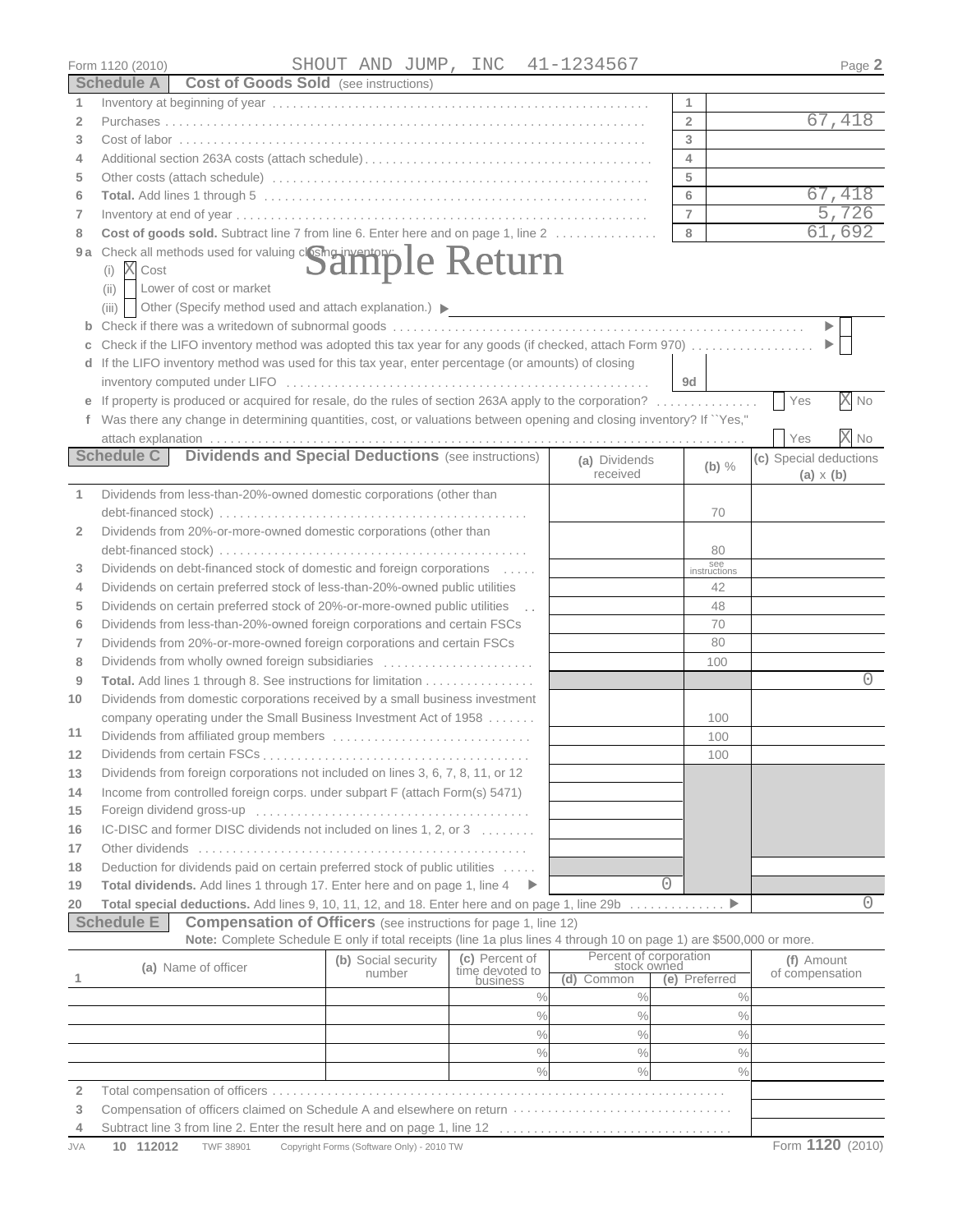|     | SHOUT AND JUMP, INC 41-1234567<br>Form 1120 (2010)                                                                                    |                                                                |                              | Page 3           |
|-----|---------------------------------------------------------------------------------------------------------------------------------------|----------------------------------------------------------------|------------------------------|------------------|
|     | <b>Tax Computation</b> (see instructions)<br>Schedule J                                                                               |                                                                |                              |                  |
| 1   | Check if the corporation is a member of a controlled group (attach Schedule O (Form 1120))                                            |                                                                |                              |                  |
| 2   | Income tax. Check if a qualified personal service corporation (see instructions)                                                      |                                                                | $\overline{2}$               | 7,333            |
| 3   |                                                                                                                                       |                                                                | 3                            |                  |
| 4   |                                                                                                                                       |                                                                | 4                            | 7,333            |
|     |                                                                                                                                       | 5a                                                             |                              |                  |
|     |                                                                                                                                       | 5 <sub>b</sub>                                                 |                              |                  |
|     | c General business credit (attach Form 3800)                                                                                          | 5 <sub>c</sub>                                                 |                              |                  |
|     | d Credit for prior year minimum tax (attach Form 8827)                                                                                | 5d                                                             |                              |                  |
|     |                                                                                                                                       |                                                                |                              |                  |
| 6   |                                                                                                                                       |                                                                | 6                            |                  |
| 7   | Subtract line 6 from line 4                                                                                                           | .                                                              | $\overline{7}$               | 7,333            |
| 8   |                                                                                                                                       |                                                                | 8                            |                  |
| 9   | Other taxes. Check if from: Form 4255<br>Form 8611                                                                                    | Form 8697                                                      |                              |                  |
|     | Form 8902<br>Form 8866                                                                                                                |                                                                | Other (attach schedule)<br>9 |                  |
| 10  |                                                                                                                                       |                                                                | 10                           | 7,333            |
|     | <b>Schedule K Other Information</b> (see instructions)                                                                                |                                                                |                              |                  |
| 1   | Check accounting method:<br>a Cash                                                                                                    | <b>b</b> $X$ Accrual <b>c</b> Other (specify) $\triangleright$ |                              | Yes<br><b>No</b> |
| 2   | See the instructions and enter the:                                                                                                   |                                                                |                              |                  |
|     | a Business activity code no. $\triangleright$ 713900                                                                                  |                                                                |                              |                  |
|     | <b>b</b> Business activity $\triangleright$ ARTS, ENTERTAINMENT,                                                                      | & RECREAT                                                      |                              |                  |
|     | c Product or service > OTHER AMUSEMENT & RECREATION S                                                                                 |                                                                |                              |                  |
| 3   |                                                                                                                                       |                                                                |                              | X                |
|     | If ``Yes," enter name and EIN of the parent corporation >                                                                             |                                                                |                              |                  |
|     |                                                                                                                                       |                                                                |                              |                  |
|     | At the end of the tax year:                                                                                                           |                                                                |                              |                  |
|     | a Did any foreign or domestic corporation, partnership (including any entity treated as a partnership), trust, or tax-exempt          |                                                                |                              |                  |
|     | organization own directly 20% or more, or own, directly or indirectly, 50% or more of the total voting power of all classes           |                                                                |                              |                  |
|     | of the corporation's stock entitled to vote? If "Yes," complete Part I of Schedule G (Form 1120) (attach Schedule G)                  |                                                                |                              | X                |
|     | b Did any individual or estate own directly 20% or more, or own, directly or indirectly, 50% or more of the total voting power of all |                                                                |                              |                  |
|     | classes of the corporation's stock entitled to vote? If ``Yes," complete Part II of Schedule G (Form 1120) (attach Schedule G)        |                                                                |                              | X                |
| 5   | At the end of the tax year, did the corporation:                                                                                      |                                                                |                              |                  |
|     | a Own directly 20% or more, or own, directly or indirectly, 50% or more of the total voting power of all classes of stock entitled    |                                                                |                              |                  |
|     | to vote of any foreign or domestic corporation not included on Form 851, Affiliations Schedule? For rules of constructive             |                                                                |                              |                  |
|     | ownership, see instructions                                                                                                           |                                                                |                              |                  |
|     | If ``Yes," complete (i) through (iv)                                                                                                  |                                                                |                              |                  |
|     |                                                                                                                                       | (ii) Employer                                                  | (iii) Country of             | (iv) Percentage  |
|     | (i) Name of Corporation                                                                                                               | <b>Identification Number</b>                                   | Incorporation                | Owned in Voting  |
|     |                                                                                                                                       | (i f any)                                                      |                              | <b>Stock</b>     |
|     |                                                                                                                                       |                                                                |                              |                  |
|     |                                                                                                                                       |                                                                |                              |                  |
|     |                                                                                                                                       |                                                                |                              |                  |
|     |                                                                                                                                       |                                                                |                              |                  |
|     |                                                                                                                                       |                                                                |                              |                  |
|     |                                                                                                                                       |                                                                |                              |                  |
|     |                                                                                                                                       |                                                                |                              |                  |
|     |                                                                                                                                       |                                                                |                              |                  |
|     |                                                                                                                                       |                                                                |                              |                  |
|     |                                                                                                                                       |                                                                |                              |                  |
|     |                                                                                                                                       |                                                                |                              |                  |
|     |                                                                                                                                       |                                                                |                              |                  |
| JVA | 10 112034<br>TWF 38902<br>Copyright Forms (Software Only) - 2010 TW                                                                   |                                                                |                              | Form 1120 (2010) |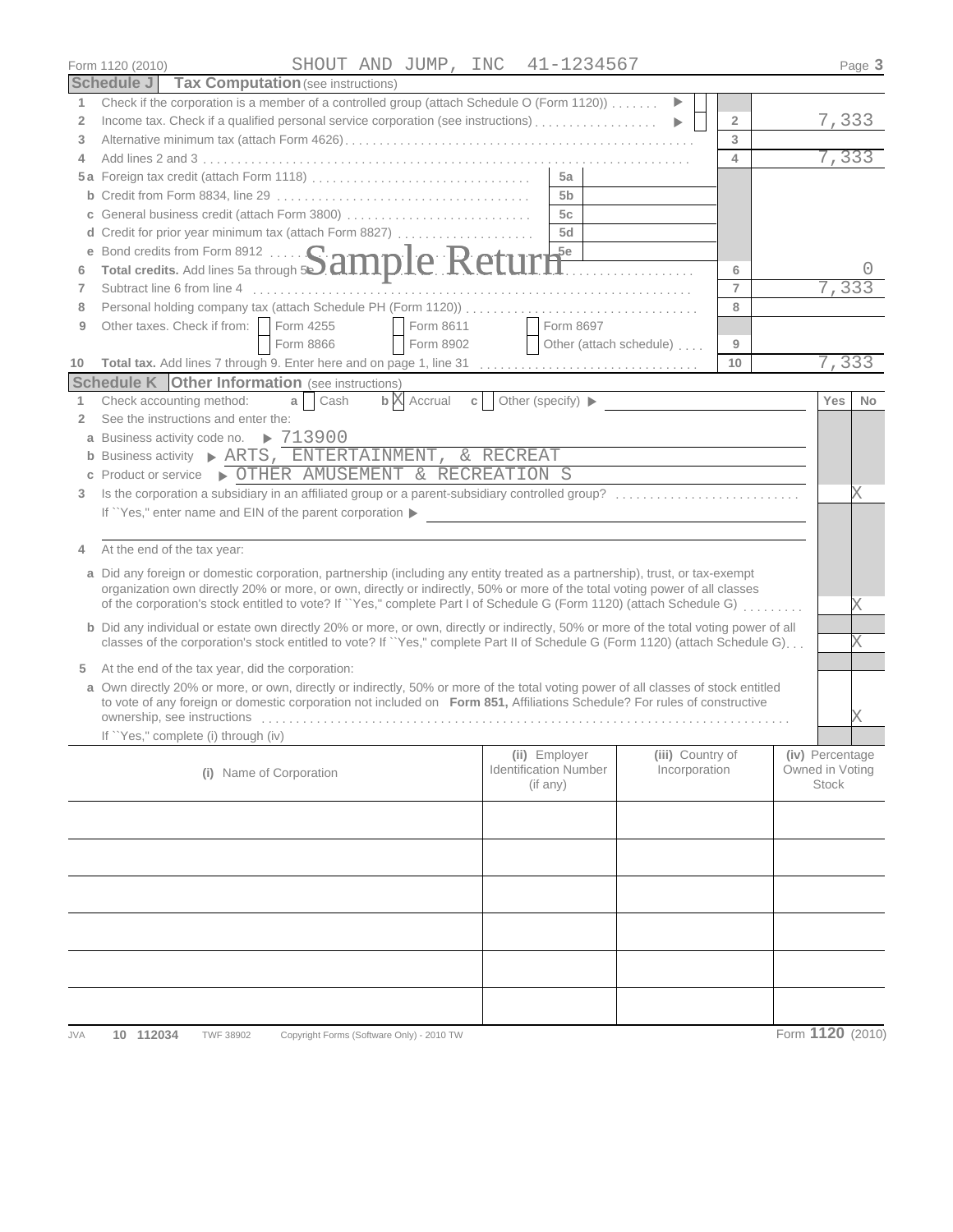|                | SHOUT AND JUMP, INC 41-1234567<br>Form 1120 (2010)                                                                                                                                                                                                                                                                |                                                           |                                  |                                                                 |            | Page 4    |
|----------------|-------------------------------------------------------------------------------------------------------------------------------------------------------------------------------------------------------------------------------------------------------------------------------------------------------------------|-----------------------------------------------------------|----------------------------------|-----------------------------------------------------------------|------------|-----------|
|                | <b>Schedule K</b><br><b>Continued</b>                                                                                                                                                                                                                                                                             |                                                           |                                  |                                                                 |            |           |
|                |                                                                                                                                                                                                                                                                                                                   |                                                           |                                  |                                                                 | <b>Yes</b> | <b>No</b> |
|                | <b>b</b> Own directly an interest of 20% or more, or own, directly or indirectly, an interest of 50% or more in any foreign or domestic<br>partnership (including an entity treated as a partnership) or in the beneficial interest of a trust? For rules of constructive<br>If "Yes," complete (i) through (iv). |                                                           |                                  |                                                                 |            | X         |
|                | (i) Name of Entity                                                                                                                                                                                                                                                                                                | (ii) Employer<br><b>Identification Number</b><br>(if any) | (iii) Country of<br>Organization | (iv) Maximum<br>Percentage Owned in<br>Profit, Loss, or Capital |            |           |
|                |                                                                                                                                                                                                                                                                                                                   |                                                           |                                  |                                                                 |            |           |
|                |                                                                                                                                                                                                                                                                                                                   |                                                           |                                  |                                                                 |            |           |
|                |                                                                                                                                                                                                                                                                                                                   |                                                           |                                  |                                                                 |            |           |
|                |                                                                                                                                                                                                                                                                                                                   |                                                           |                                  |                                                                 |            |           |
| 6              | During this tax year, did the corporation pay dividends (other than stock dividends and distributions in exchange for stock) in                                                                                                                                                                                   |                                                           |                                  |                                                                 |            |           |
|                | excess of the corporation's current and accumulated earnings and profits? (See sections 301 and 316.)                                                                                                                                                                                                             |                                                           |                                  |                                                                 |            | X         |
|                | If `'Yes," fileForm 5452, Corporate Report of Nondividend Distributions.                                                                                                                                                                                                                                          |                                                           |                                  |                                                                 |            |           |
|                | If this is a consolidated return, answer here for the parent corporation and on Form 851 for each subsidiary.                                                                                                                                                                                                     |                                                           |                                  |                                                                 |            |           |
| $\overline{7}$ | At any time during the tax year, did one foreign person own, directly or indirectly, at least 25% of (a) the total voting power of all                                                                                                                                                                            |                                                           |                                  |                                                                 |            |           |
|                | classes of the corporation's stock entitled to vote or (b) the total value of all classes of the corporation's stock?                                                                                                                                                                                             |                                                           |                                  |                                                                 |            | X         |
|                | For rules of attribution, see section 318. If "Yes," enter:                                                                                                                                                                                                                                                       |                                                           |                                  |                                                                 |            |           |
|                | (i) Percentage owned $\blacktriangleright$<br>and (ii) Owner's country                                                                                                                                                                                                                                            |                                                           |                                  |                                                                 |            |           |
|                | (c) The corporation may have to file Form 5472, Information Return of a 25% Foreign-Owned U.S. Corporation or a Foreign                                                                                                                                                                                           |                                                           |                                  |                                                                 |            |           |
|                | Corporation Engaged in a U.S. Trade or Business. Enter the number of Forms 5472 attached $\blacktriangleright$                                                                                                                                                                                                    |                                                           |                                  |                                                                 |            |           |
| 8              | Check this box if the corporation issued publicly offered debt instruments with original issue discount                                                                                                                                                                                                           |                                                           |                                  |                                                                 |            |           |
|                | If checked, the corp. may have to file Form 8281, Information Return for Publicly Offered Original Issue Discount Instruments.                                                                                                                                                                                    |                                                           |                                  |                                                                 |            |           |
| 9              | Enter the amount of tax-exempt interest received or accrued during the tax year $\triangleright$ \$                                                                                                                                                                                                               |                                                           |                                  |                                                                 |            |           |
| 10<br>11       | Enter the number of shareholders at the end of the tax year (if 100 or fewer) $\blacktriangleright$                                                                                                                                                                                                               |                                                           |                                  |                                                                 |            |           |
|                | If the corporation is filing a consolidated return, the statement required by Regulations section 1.1502-21(b)(3) must be                                                                                                                                                                                         |                                                           |                                  |                                                                 |            |           |
|                | attached or the election will not be valid.                                                                                                                                                                                                                                                                       |                                                           |                                  |                                                                 |            |           |
| 12             | Enter available NOL carryover from prior tax years (do not reduce it by any deduction on ln. 29a.) $\triangleright$ \$                                                                                                                                                                                            |                                                           |                                  |                                                                 |            |           |
| 13             | Are the corporation's total receipts (line 1a plus lines 4 through 10 on page 1) for the tax year and its total assets at the end                                                                                                                                                                                 |                                                           |                                  |                                                                 |            |           |
|                |                                                                                                                                                                                                                                                                                                                   |                                                           |                                  |                                                                 |            | X         |
|                | If ``Yes," the corporation is not required to complete Sch. L, M-1, and M-2 on page 5. Instead, enter total amount of cash                                                                                                                                                                                        |                                                           |                                  |                                                                 |            |           |
|                | distributions and book value of property distributions (other than cash) made during the tax year.                                                                                                                                                                                                                |                                                           | $\triangleright$ \$              |                                                                 |            |           |
| 14             | Is the corporation required to file Schedule UTP (Form 1120), Uncertain Tax Position Statement (see instructions)?                                                                                                                                                                                                |                                                           |                                  |                                                                 |            | X         |
|                | If "Yes," complete and attach Schedule UTP.                                                                                                                                                                                                                                                                       |                                                           |                                  |                                                                 |            |           |
| <b>JVA</b>     | 10 112034<br><b>TWF 38903</b><br>Copyright Forms (Software Only) - 2010 TW                                                                                                                                                                                                                                        |                                                           |                                  | Form 1120 (2010)                                                |            |           |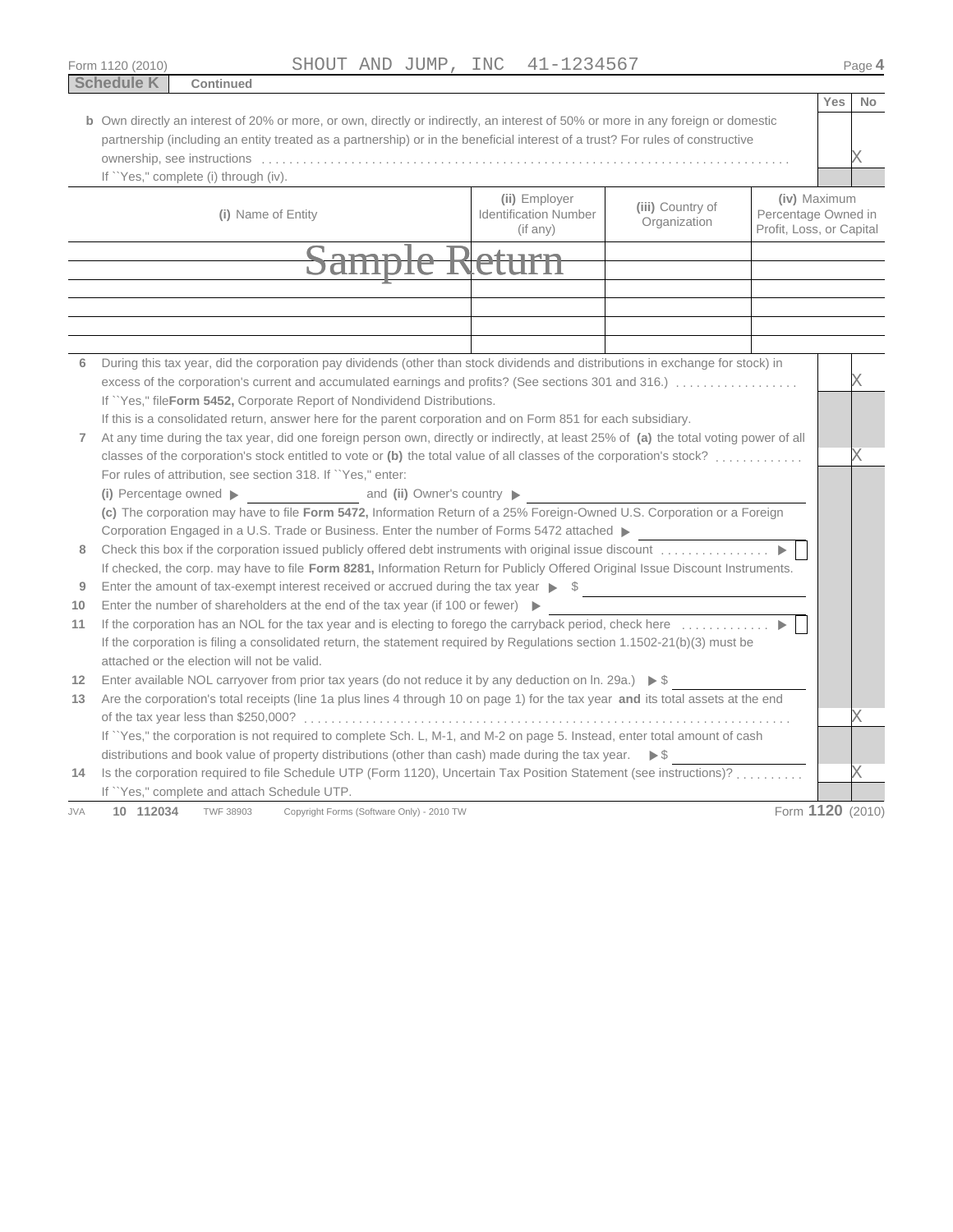|                | Form 1120 (2010)            |                                                                                                                | SHOUT AND JUMP, INC |                       | 41-1234567                                     |                                             | Page 5           |
|----------------|-----------------------------|----------------------------------------------------------------------------------------------------------------|---------------------|-----------------------|------------------------------------------------|---------------------------------------------|------------------|
|                | <b>Schedule L</b>           | <b>Balance Sheets per Books</b>                                                                                |                     | Beginning of tax year |                                                | End of tax year                             |                  |
|                |                             | <b>Assets</b>                                                                                                  | (a)                 |                       | (b)                                            | (c)                                         | (d)              |
| 1              |                             | Cash                                                                                                           |                     |                       |                                                |                                             | 111,498          |
| 2a             |                             | Trade notes and accounts receivable                                                                            |                     |                       |                                                |                                             |                  |
| $\mathbf b$    |                             | Less allowance for bad debts                                                                                   |                     |                       |                                                |                                             |                  |
| 3              |                             |                                                                                                                |                     |                       |                                                |                                             | 5,726            |
| 4              |                             | U.S. government obligations                                                                                    |                     |                       |                                                |                                             |                  |
| 5              |                             | Tax-exempt securities (see instructions)                                                                       |                     |                       |                                                |                                             |                  |
| 6              |                             | Other current assets (attach schedule)                                                                         |                     |                       |                                                |                                             | 12,648 #4        |
| $\overline{7}$ |                             |                                                                                                                |                     |                       |                                                |                                             |                  |
| 8              |                             | Loans to shareholders  Sample Return                                                                           |                     |                       |                                                |                                             |                  |
| 9              |                             | Other investments (attach schedule)                                                                            |                     |                       |                                                |                                             | 239,880 #5       |
|                |                             |                                                                                                                |                     |                       |                                                | 277,000                                     |                  |
| 10a            |                             | Buildings and other depreciable assets                                                                         |                     |                       |                                                | 72,666)                                     |                  |
| b              |                             | Less accumulated depreciation                                                                                  |                     |                       |                                                |                                             | 204,334          |
| 11a            |                             |                                                                                                                |                     |                       |                                                |                                             |                  |
| $\mathsf b$    |                             | Less accumulated depletion                                                                                     |                     |                       |                                                |                                             |                  |
| 12             |                             | Land (net of any amortization)                                                                                 |                     |                       |                                                |                                             |                  |
| 13a            |                             | Intangible assets (amortizable only)                                                                           |                     |                       |                                                |                                             |                  |
| $\mathsf b$    |                             | Less accumulated amortization                                                                                  |                     |                       |                                                |                                             |                  |
| 14             |                             | Other assets (attach schedule)                                                                                 |                     |                       |                                                |                                             |                  |
| 15             |                             |                                                                                                                |                     |                       |                                                |                                             | 574,086          |
|                |                             | <b>Liabilities and Shareholders' Equity</b>                                                                    |                     |                       |                                                |                                             |                  |
| 16             |                             |                                                                                                                |                     |                       |                                                |                                             |                  |
| 17             |                             | Mortgages, notes, bonds payable in less than 1 year                                                            |                     |                       |                                                |                                             |                  |
| 18             |                             | Other current liabilities (attach schedule)                                                                    |                     |                       |                                                |                                             | $2,573$ #6       |
| 19             |                             | Loans from shareholders                                                                                        |                     |                       |                                                |                                             |                  |
| 20             |                             | Mortgages, notes, bonds payable in 1 year or more                                                              |                     |                       |                                                |                                             | 414,418          |
| 21             |                             | Other liabilities (attach schedule)                                                                            |                     |                       |                                                |                                             |                  |
| 22             |                             | Capital stock: a Preferred stock                                                                               |                     |                       |                                                |                                             |                  |
|                |                             | $b$ Common stock                                                                                               |                     |                       |                                                | 100,000                                     | 100,000          |
| 23             |                             | Additional paid-in capital                                                                                     |                     |                       |                                                |                                             |                  |
|                |                             |                                                                                                                |                     |                       |                                                |                                             |                  |
| 24             |                             | Retained earnings -- Appropriated (attach)                                                                     |                     |                       |                                                |                                             |                  |
| 25             |                             | Retained earnings -- Unappropriated                                                                            |                     |                       |                                                |                                             | 57,095           |
| 26             |                             | Adjustments to shareholders' equity (attach, )                                                                 |                     |                       |                                                |                                             |                  |
| 27             |                             | Less cost of treasury stock                                                                                    |                     |                       |                                                |                                             |                  |
| 28             |                             | Total liabilities and shareholders' equity                                                                     |                     |                       |                                                |                                             | 574,086          |
|                |                             | Schedule M-1 Reconciliation of Income (Loss) per Books With Income per Return                                  |                     |                       |                                                |                                             |                  |
|                |                             | Note: Schedule M-3 required instead of Schedule M-1 if total assets are \$10 million or more--see instructions |                     |                       |                                                |                                             |                  |
| $\mathbf{1}$   |                             | Net income (loss) per books                                                                                    | 102,095             | $\overline{7}$        | Income recorded on books this year not         |                                             |                  |
| $\overline{2}$ |                             | Federal income tax per books                                                                                   | 7,333               |                       | included on this return (itemize):             |                                             |                  |
| 3              |                             | Excess of capital losses over capital gains                                                                    |                     |                       | $\frac{1}{2}$ Tax-exempt $\frac{1}{2}$         |                                             |                  |
| 4              |                             | Inc. subject to tax not recorded on books                                                                      |                     |                       |                                                |                                             |                  |
|                |                             | this year (itemize):                                                                                           |                     |                       |                                                |                                             |                  |
|                |                             |                                                                                                                |                     | 8                     | Deductions on this return not charged          |                                             |                  |
| 5              |                             | Expenses recorded on books this year not                                                                       |                     |                       | against book income this year (itemize):       |                                             |                  |
|                |                             | deducted on this return (itemize):                                                                             |                     |                       | a Depreciation \$ 57,867                       |                                             |                  |
| a              | Depreciation                | \$                                                                                                             |                     |                       | <b>b</b> Charitable                            |                                             |                  |
| b              | Charitable                  | \$                                                                                                             |                     |                       | contributions \$                               |                                             |                  |
| c              | contributions<br>Travel and | 280<br>\$                                                                                                      |                     |                       |                                                |                                             |                  |
|                | entertainment               |                                                                                                                |                     |                       | DOM PROD 2,955                                 |                                             |                  |
|                |                             |                                                                                                                | 280                 | 9                     | Add lines 7 and 8                              |                                             | 60,822<br>60,822 |
|                |                             |                                                                                                                | 109,708             |                       |                                                |                                             |                  |
| 6              |                             | Add lines 1 through 5                                                                                          |                     | 10 <sup>°</sup>       | Income (page 1, line 28) -- line 6 less line 9 |                                             | 48,886           |
|                |                             | Schedule M-2 Analysis of Unappropriated Retained                                                               |                     |                       |                                                | Earnings per Books (Line 25, Schedule L)    |                  |
| 1.             |                             | Balance at beginning of year                                                                                   |                     | 5                     | Distributions:                                 | a Cash                                      | 45,000           |
| $\overline{2}$ |                             | Net income (loss) per books                                                                                    | 102,095             |                       |                                                | $b$ Stock                                   |                  |
| 3              |                             |                                                                                                                |                     | 6                     | Other decreases                                | c Property                                  |                  |
|                |                             |                                                                                                                |                     |                       | (itemize):                                     |                                             |                  |
|                |                             |                                                                                                                |                     | 7                     | Add lines 5 and 6                              |                                             | 45,000           |
| 4              |                             | Add lines 1, 2, and 3                                                                                          | 102,095             | 8                     |                                                | Balance at end of year (line 4 less line 7) | 57,095           |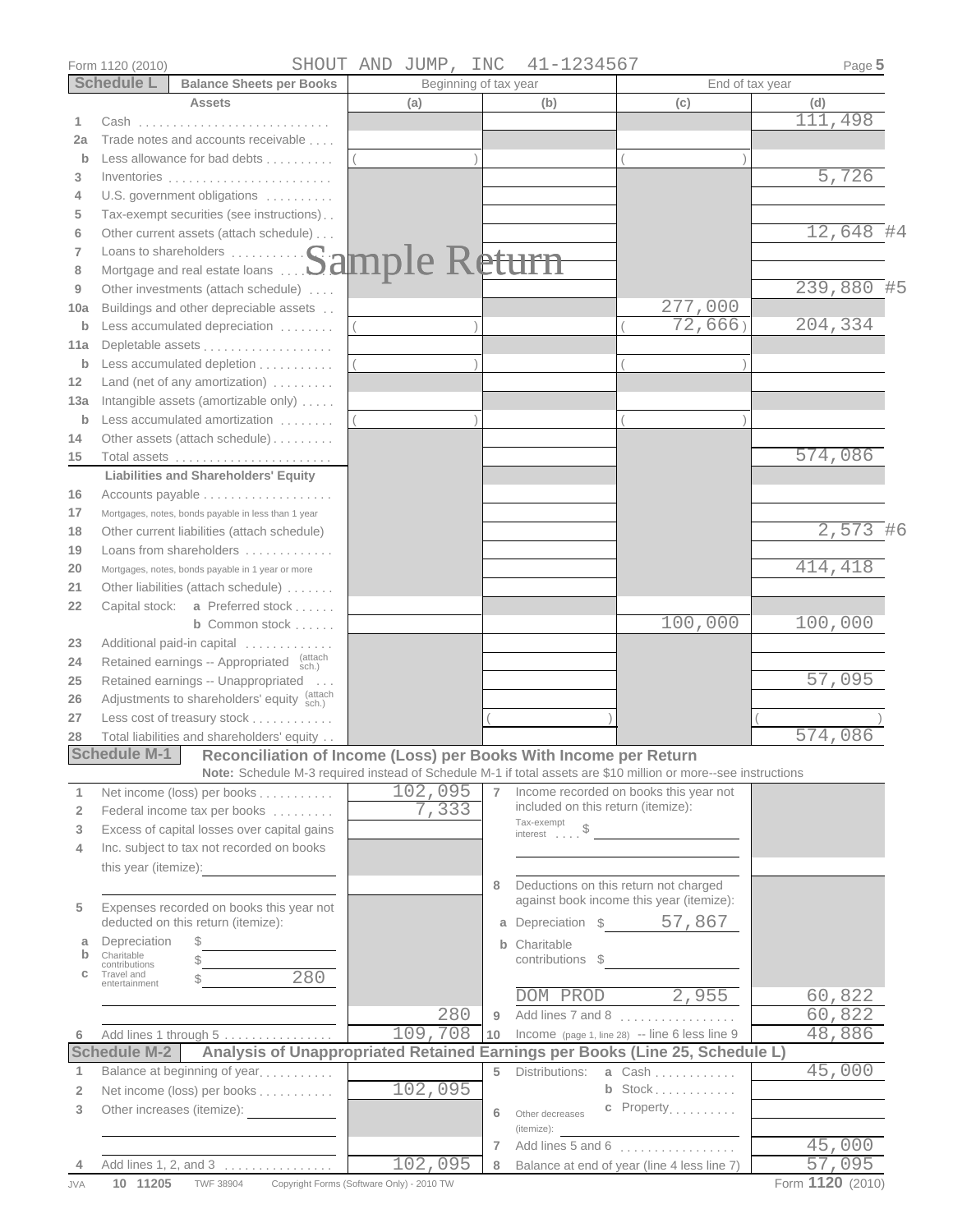|         | Form 2220                                                                                                                 | <b>Underpayment of Estimated Tax by Corporations</b>                                                                                               |    |                                                                                        |                |                | OMB No. 1545-0142                                                 |
|---------|---------------------------------------------------------------------------------------------------------------------------|----------------------------------------------------------------------------------------------------------------------------------------------------|----|----------------------------------------------------------------------------------------|----------------|----------------|-------------------------------------------------------------------|
|         | Department of the Treasury<br>Internal Revenue Service                                                                    |                                                                                                                                                    |    | $\triangleright$ See separate instructions.<br>Attach to the corporation's tax return. |                |                | 2010                                                              |
| Name    |                                                                                                                           |                                                                                                                                                    |    |                                                                                        |                |                | <b>Employer identification number</b>                             |
|         | SHOUT AND JUMP, INC                                                                                                       |                                                                                                                                                    |    |                                                                                        |                | 41-1234567     |                                                                   |
|         |                                                                                                                           | Note: Generally, the corporation is not required to file Form 2220 (see Part II below for exceptions) because the IRS will figure any penalty owed |    |                                                                                        |                |                |                                                                   |
|         |                                                                                                                           | and bill the corporation. However, the corporation may still use Form 2220 to figure the penalty. If so, enter the amount from page 2, line 38 on  |    |                                                                                        |                |                |                                                                   |
|         |                                                                                                                           | the estimated tax penalty line of the corporation's income tax return, but do not attach Form 2220.                                                |    |                                                                                        |                |                |                                                                   |
| Part I  |                                                                                                                           | <b>Required Annual Payment</b>                                                                                                                     |    |                                                                                        |                |                |                                                                   |
|         |                                                                                                                           |                                                                                                                                                    |    | <b>Sample Return</b>                                                                   |                |                |                                                                   |
| 1.      | Total tax (see instructions)                                                                                              |                                                                                                                                                    |    |                                                                                        |                | 1              | 7,333                                                             |
|         |                                                                                                                           | 2a Personal holding company tax (Schedule PH (Form 1120), line 26) included on In. 1                                                               |    |                                                                                        | 2a             |                |                                                                   |
|         |                                                                                                                           | b Look-back interest included on line 1 under section 460(b)(2) for completed long-                                                                |    |                                                                                        |                |                |                                                                   |
|         |                                                                                                                           | term contracts or section 167(g) for depreciation under the income forecast method                                                                 |    |                                                                                        | 2 <sub>b</sub> |                |                                                                   |
|         |                                                                                                                           |                                                                                                                                                    |    |                                                                                        | $2\mathrm{c}$  |                |                                                                   |
|         |                                                                                                                           |                                                                                                                                                    |    |                                                                                        |                | 2d             |                                                                   |
| 3       |                                                                                                                           | Subtract line 2d from line 1. If the result is less than \$500, do not complete or file this form. The corporation                                 |    |                                                                                        |                |                |                                                                   |
|         |                                                                                                                           |                                                                                                                                                    |    |                                                                                        |                | 3              | 7,333                                                             |
| 4       |                                                                                                                           | Enter the tax shown on the corporation's 2009 income tax return (see instructions). Caution: If the tax is zero                                    |    |                                                                                        |                |                |                                                                   |
|         |                                                                                                                           | or the tax year was for less than 12 months, skip this line and enter the amount from line 3 on line 5                                             |    |                                                                                        |                | $\overline{4}$ |                                                                   |
| 5       |                                                                                                                           | Required annual payment. Enter the smaller of line 3 or line 4. If the corporation is required to skip line 4,                                     |    |                                                                                        |                |                |                                                                   |
|         |                                                                                                                           |                                                                                                                                                    |    |                                                                                        |                | 5              | 7,333                                                             |
| Part II |                                                                                                                           | Reasons for Filing -- Check the boxes below that apply. If any boxes are checked, the corporation must file Form 2220 even                         |    |                                                                                        |                |                |                                                                   |
|         |                                                                                                                           | if it does not owe a penalty (see instructions).                                                                                                   |    |                                                                                        |                |                |                                                                   |
| 6       |                                                                                                                           | The corporation is using the adjusted seasonal installment method.                                                                                 |    |                                                                                        |                |                |                                                                   |
| 7       |                                                                                                                           | The corporation is using the annualized income installment method.                                                                                 |    |                                                                                        |                |                |                                                                   |
| 8       |                                                                                                                           | The corporation is a ``large corporation" figuring its first required installment based on the prior year's tax.                                   |    |                                                                                        |                |                |                                                                   |
|         |                                                                                                                           | <b>Figuring the Underpayment</b>                                                                                                                   |    |                                                                                        |                |                |                                                                   |
|         |                                                                                                                           |                                                                                                                                                    |    | (a)                                                                                    | (b)            | (c)            | (d)                                                               |
|         |                                                                                                                           | <b>9</b> Installment due dates. Enter in columns (a)<br>through (d) the 15th day of the 4th (Form 990-PF                                           |    |                                                                                        |                |                |                                                                   |
|         |                                                                                                                           |                                                                                                                                                    |    |                                                                                        |                |                |                                                                   |
|         |                                                                                                                           | filers: Use 5th month), 6th, 9th, and 12th months                                                                                                  |    |                                                                                        |                |                |                                                                   |
|         |                                                                                                                           | of the corporation's tax year                                                                                                                      |    |                                                                                        |                |                | $904 - 18 - 20110 - 15 - 20110 - 9 - 15 - 201111 - 2 - 15 - 2011$ |
|         | 10 Required installments. If the box on line 6 and/or                                                                     |                                                                                                                                                    |    |                                                                                        |                |                |                                                                   |
|         | line 7 above is checked, enter the amounts from Schedule<br>A, line 38. If the box on line 8 (but not 6 or 7) is checked, |                                                                                                                                                    |    |                                                                                        |                |                |                                                                   |
|         | see inst. for the amounts to enter. If none of these boxes                                                                |                                                                                                                                                    |    |                                                                                        |                |                |                                                                   |
|         | are checked, enter 25% of line 5 above in each column                                                                     |                                                                                                                                                    | 10 | 1,834                                                                                  | 1,833          | 1,833          | 1,833                                                             |
|         | 11 Estimated tax paid or credited for each                                                                                |                                                                                                                                                    |    |                                                                                        |                |                |                                                                   |
|         |                                                                                                                           | period (see instructions). For column (a) only,                                                                                                    |    |                                                                                        |                |                |                                                                   |
|         | enter the amount from line 11 on line 15                                                                                  |                                                                                                                                                    | 11 | 3,000                                                                                  | 3,000          | 3,000          | 3,000                                                             |
|         | Complete lines 12 through 18 of one                                                                                       |                                                                                                                                                    |    |                                                                                        |                |                |                                                                   |
|         | column before going to the next column.                                                                                   |                                                                                                                                                    |    |                                                                                        |                |                |                                                                   |
|         |                                                                                                                           |                                                                                                                                                    | 12 |                                                                                        |                |                |                                                                   |
|         | 12 Enter amount, if any, from line 18 of preceding column<br>13 Add lines 11 and 12                                       |                                                                                                                                                    | 13 |                                                                                        | 1,166<br>,166  | 2,333<br>5,333 | 3,500<br>6,500                                                    |
|         | 14 Add amounts on lines 16 and 17 of the preceding column                                                                 |                                                                                                                                                    | 14 |                                                                                        |                |                |                                                                   |
|         | 15 Subtract line 14 from line 13. If zero or less, enter -0-                                                              |                                                                                                                                                    | 15 | 3,000                                                                                  | 4,166          | 5,333          | 6,500                                                             |
|         | 16 If the amount on line 15 is zero, subtract                                                                             |                                                                                                                                                    |    |                                                                                        |                |                |                                                                   |
|         | line 13 from line 14. Otherwise, enter -0-                                                                                |                                                                                                                                                    | 16 |                                                                                        | 0              | 0              |                                                                   |
|         |                                                                                                                           | 17 Underpayment. If line 15 is less than or equal                                                                                                  |    |                                                                                        |                |                |                                                                   |
|         |                                                                                                                           | to line 10, subtract line 15 from line 10. Then go                                                                                                 |    |                                                                                        |                |                |                                                                   |
|         |                                                                                                                           | to line 12 of the next column. Otherwise, go to                                                                                                    |    |                                                                                        |                |                |                                                                   |
|         |                                                                                                                           |                                                                                                                                                    | 17 |                                                                                        |                |                |                                                                   |
|         | 18 Overpayment. If line 10 is less than line 15,                                                                          |                                                                                                                                                    |    |                                                                                        |                |                |                                                                   |
|         |                                                                                                                           | subtract line 10 from line 15. Then go to line 12                                                                                                  |    |                                                                                        |                |                |                                                                   |
|         |                                                                                                                           | Go to Part IV on page 2 to figure the penalty. Do not go to Part IV if there are no entries on line 17 -- no penalty is owed.                      | 18 | 1,166                                                                                  | 2,333          | 3,500          |                                                                   |

**For Paperwork Reduction Act Notice, see separate instructions.**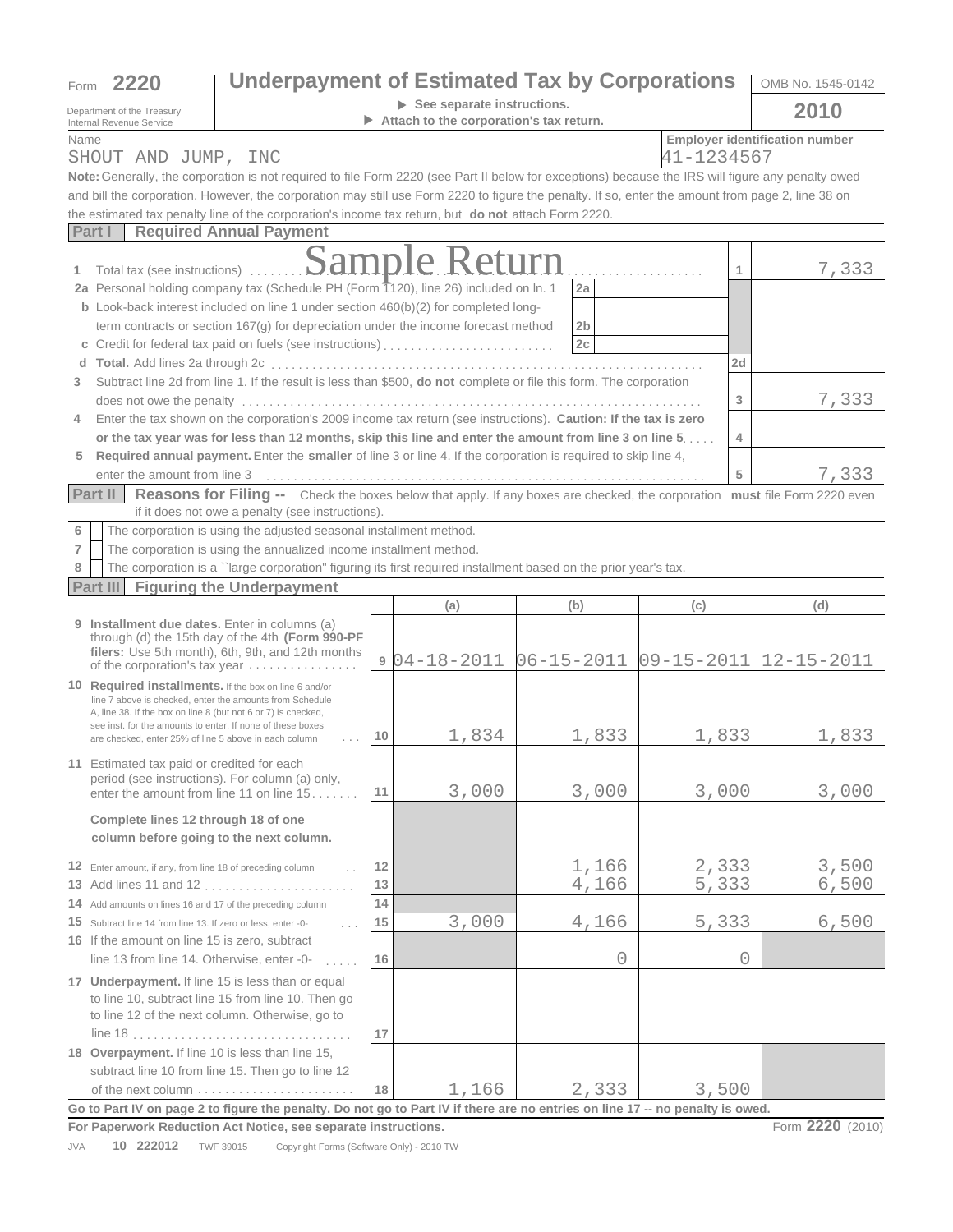|    | Form 2220 (2010)                                                                                                                                                                                                  |                        | SHOUT AND JUMP,            | INC<br>41-1234567           |                              | Page 2 |
|----|-------------------------------------------------------------------------------------------------------------------------------------------------------------------------------------------------------------------|------------------------|----------------------------|-----------------------------|------------------------------|--------|
|    | <b>Figuring the Penalty</b><br>Part IV                                                                                                                                                                            |                        |                            |                             |                              |        |
| 19 | Enter the date of pymt. or the 15th<br>day of the 3rd mo. after the close<br>of the tax year, whichever is earlier<br>(see inst.). (Form 990-PF and<br>Form 990-T filers: Use 5th month<br>instead of 3rd month.) | 19                     | (a)                        | (b)<br>SEE ATTACHED PENALTY | (c)<br>COMPUTATION WORKSHEET | (d)    |
| 20 | Number of days from due date of<br>installment on line 9 to the date<br>shown on line 19                                                                                                                          | 20                     |                            |                             |                              |        |
| 21 | Number of days on line 20 after<br>4/15/2010 and before 7/1/2010                                                                                                                                                  |                        | <sup>2</sup> Sample Return |                             |                              |        |
| 22 | Underpayment on line<br>17 x No. of days on line 21 x 4%<br>365                                                                                                                                                   | $22$ \$                |                            | \$                          |                              |        |
| 23 | Number of days on line 20 after<br>6/30/2010 and before 10/1/2010                                                                                                                                                 | 23                     |                            |                             |                              |        |
| 24 | Underpayment on line<br>17 x No. of days on line 23 x 4%<br>365                                                                                                                                                   | $24$ \$                |                            | \$                          |                              |        |
| 25 | Number of days on line 20 after<br>9/30/2010 and before 1/1/2011                                                                                                                                                  | 25                     |                            |                             |                              |        |
| 26 | Underpayment on line<br>17 x No. of days on line 25 x 4%<br>365                                                                                                                                                   | 26 \$                  |                            |                             |                              |        |
| 27 | Number of days on line 20 after<br>12/31/2010 and before 4/1/2011                                                                                                                                                 | 27                     |                            |                             |                              |        |
| 28 | Underpayment on line<br>17 x No. of days on line 27 x 3%<br>365                                                                                                                                                   | 28 \$                  |                            |                             |                              |        |
| 29 | Number of days on line 20 after<br>3/31/2011 and before 7/1/2011                                                                                                                                                  | 29                     |                            |                             |                              |        |
| 30 | Underpayment on line<br>17 x No. of days on line 29 x *%<br>365                                                                                                                                                   | $30\%$                 |                            |                             |                              |        |
| 31 | Number of days on line 20 after<br>6/30/2011 and before 10/1/2011                                                                                                                                                 | 31                     |                            |                             |                              |        |
|    | 32 Underpayment on line<br>17 x No. of days on line 31 x *%<br>365                                                                                                                                                | $32\frac{6}{5}$        |                            |                             |                              |        |
| 33 | Number of days on line 20 after<br>9/30/2011 and before 1/1/2012                                                                                                                                                  | 33                     |                            |                             |                              |        |
| 34 | Underpayment on line<br>17 x No. of days on line 33 x *%                                                                                                                                                          |                        |                            |                             |                              |        |
| 35 | 365<br>Number of days on line 20 after<br>12/31/2011 and before 2/16/2012                                                                                                                                         | $34$ \$<br>35          |                            |                             |                              |        |
| 36 | Underpayment on line<br>17 x No. of days on line 35 x *%                                                                                                                                                          |                        |                            |                             |                              |        |
| 37 | 366<br>Add lines 22, 24, 26, 28, 30, 32,<br>34, and 36<br>.                                                                                                                                                       | $36\frac{1}{2}$<br>37S |                            |                             |                              |        |
| 38 | Penalty. Add columns (a) through (d) of line 37. Enter the total here and on Form 1120, line 33;<br>or the comparable line for other income tax returns                                                           |                        |                            |                             | 38 \$                        | 160    |

\*Use the penalty interest rate for each calendar quarter, which the IRS will determine during the first month in the preceding quarter. These rates are published quarterly in an IRS News Release and in a revenue ruling in the Internal Revenue Bulletin. To obtain this information on the Internet, access the IRS website at www.irs.gov. You can also call 1-800-829-4933 to get interest rate information.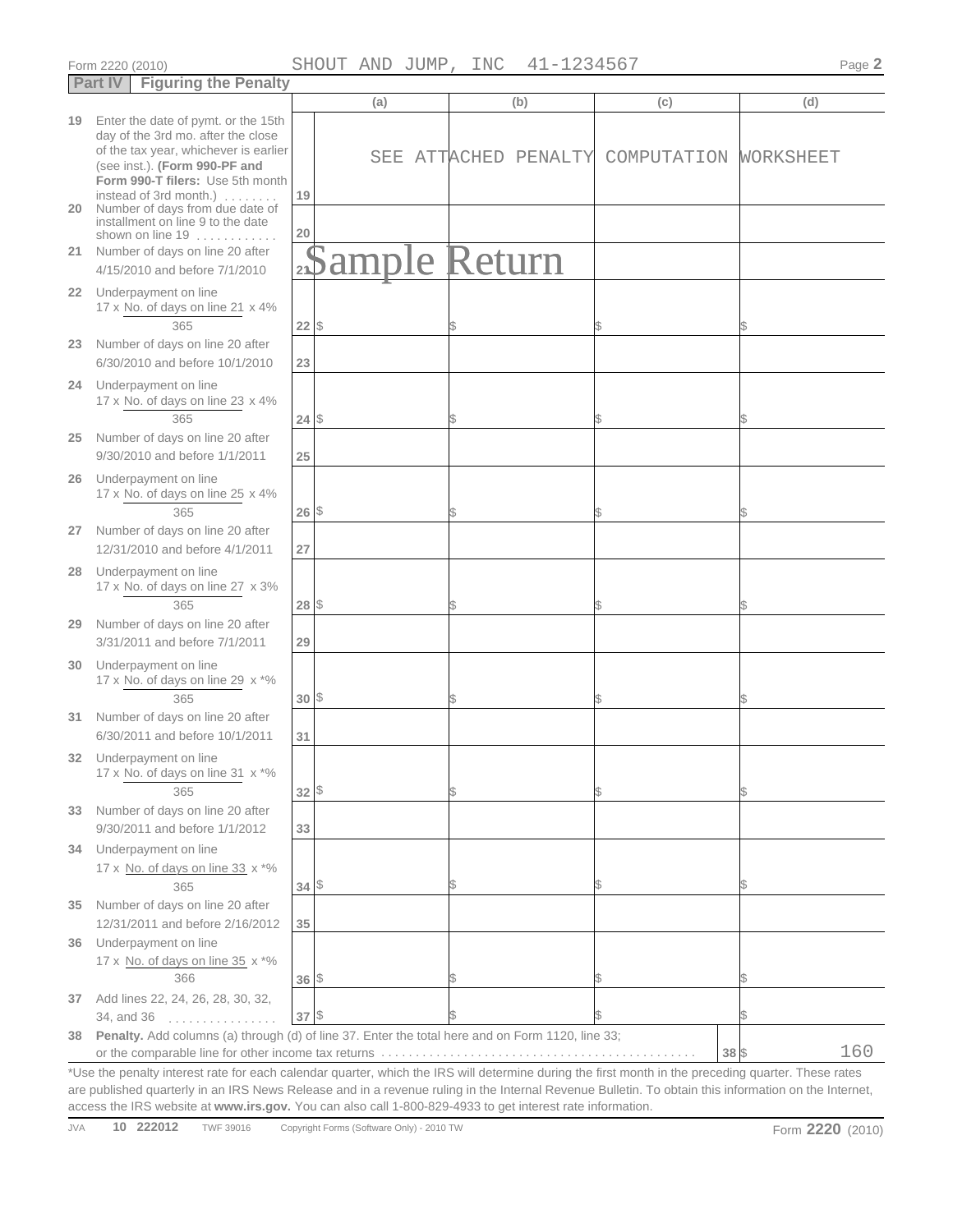| Form 4562 |  |
|-----------|--|
|-----------|--|

# **(Including Information on Listed Property) 4562 Depreciation and Amortization**

OMB No. 1545-0172 **2010**

| Department of the Treasury<br>Internal Revenue Service | (99)                               | $\triangleright$ See separate instructions.                                                                              |                           |                  | Attach to your tax return.                      |                |                   |                  |                | Attachment<br>Sequence No. 67 |
|--------------------------------------------------------|------------------------------------|--------------------------------------------------------------------------------------------------------------------------|---------------------------|------------------|-------------------------------------------------|----------------|-------------------|------------------|----------------|-------------------------------|
|                                                        | Name(s) shown on return            |                                                                                                                          |                           |                  | Business or activity to which this form relates |                |                   |                  |                | Identifying number            |
|                                                        | SHOUT AND JUMP, INC                |                                                                                                                          |                           |                  | FOR FORM 1120                                   |                |                   |                  |                | 41-1234567                    |
| Part I                                                 |                                    | <b>Election To Expense Certain Property Under Section 179</b>                                                            |                           |                  |                                                 |                |                   |                  |                |                               |
|                                                        |                                    | Note: If you have any listed property, complete Part V before you complete Part I.                                       |                           |                  |                                                 |                |                   |                  |                |                               |
|                                                        |                                    |                                                                                                                          |                           |                  |                                                 |                |                   |                  | 1              |                               |
|                                                        |                                    |                                                                                                                          |                           |                  |                                                 |                |                   |                  | $\overline{2}$ |                               |
|                                                        |                                    | 3 Threshold cost of section 179 property leibre reduction in limitation see instructions                                 |                           |                  |                                                 |                |                   |                  | 3              |                               |
|                                                        |                                    | 4 Reduction in limitation. Subtract line 3 flori Cab lite to dress, Marcel ULL II                                        |                           |                  |                                                 |                |                   |                  | $\overline{4}$ |                               |
|                                                        |                                    | 5 Dollar limitation for tax year. Subtract line 4 from line T. If zero or less, enter -0-. If married filing separately, |                           |                  |                                                 |                |                   |                  |                |                               |
|                                                        | see instructions                   |                                                                                                                          |                           |                  |                                                 |                |                   |                  | 5              |                               |
| 6                                                      |                                    | (a) Description of property                                                                                              |                           |                  | (b) Cost (busn. use only)                       |                |                   | (c) Elected cost |                |                               |
|                                                        | SEE SECTION 179 WRKSHT             |                                                                                                                          |                           |                  |                                                 |                |                   |                  |                |                               |
|                                                        |                                    |                                                                                                                          |                           |                  |                                                 |                |                   |                  |                |                               |
|                                                        |                                    | 7 Listed property. Enter the amount from line 29                                                                         |                           |                  |                                                 | $\overline{7}$ |                   |                  |                |                               |
|                                                        |                                    |                                                                                                                          |                           |                  |                                                 |                |                   |                  | 8              |                               |
|                                                        |                                    |                                                                                                                          |                           |                  |                                                 |                |                   |                  | 9              |                               |
|                                                        |                                    |                                                                                                                          |                           |                  |                                                 |                |                   |                  | 10             |                               |
|                                                        |                                    | 11 Business income limitation. Enter the smaller of business income (not less than zero) or line 5 (see instructions)    |                           |                  |                                                 |                |                   |                  | 11             |                               |
|                                                        |                                    | 12 Section 179 expense deduction. Add lines 9 and 10, but do not enter more than line 11                                 |                           |                  |                                                 |                |                   |                  | 12             | 108,000                       |
|                                                        |                                    | 13 Carryover of disallowed deduction to 2011. Add lines 9 and 10, less line 12 $\blacktriangleright$                     |                           |                  |                                                 | 13             |                   |                  |                |                               |
|                                                        |                                    | Note: Do not use Part II or Part III below for listed property. Instead, use Part V.                                     |                           |                  |                                                 |                |                   |                  |                |                               |
| Part II                                                |                                    | Special Depreciation Allowance and Other Depreciation (Do not include listed property.) (See instructions.)              |                           |                  |                                                 |                |                   |                  |                |                               |
|                                                        |                                    | 14 Special depreciation allowance for qualified property (other than listed property) placed in service                  |                           |                  |                                                 |                |                   |                  |                |                               |
|                                                        |                                    |                                                                                                                          |                           |                  |                                                 |                |                   |                  | 14             |                               |
|                                                        |                                    |                                                                                                                          |                           |                  |                                                 |                |                   |                  | 15             |                               |
|                                                        |                                    |                                                                                                                          |                           |                  |                                                 |                |                   |                  | 16             |                               |
| Part III                                               |                                    | <b>MACRS Depreciation (Do not include listed property.) (See instructions.)</b>                                          |                           |                  |                                                 |                |                   |                  |                |                               |
|                                                        |                                    |                                                                                                                          |                           | <b>Section A</b> |                                                 |                |                   |                  |                |                               |
|                                                        |                                    | 17 MACRS deductions for assets placed in service in tax years beginning before 2010                                      |                           |                  |                                                 |                |                   |                  | 17             |                               |
|                                                        |                                    | 18 If you are electing to group any assets placed in service during the tax year into one or more                        |                           |                  |                                                 |                |                   |                  |                |                               |
|                                                        |                                    | Section B -- Assets Placed in Service During 2010 Tax Year Using the General Depreciation System                         |                           |                  |                                                 |                |                   |                  |                |                               |
|                                                        |                                    | (b) Month and                                                                                                            | (c) Basis for depr.       |                  |                                                 |                |                   |                  |                |                               |
|                                                        | (a) Classification of property     | year placed in                                                                                                           | (business/investment use  |                  | (d) Recovery<br>period                          |                | (e)<br>Convention | (f) Method       |                | (g) Depreciation<br>deduction |
| 19a                                                    |                                    | service                                                                                                                  | only -- see instructions) |                  |                                                 |                |                   |                  |                |                               |
| $\mathsf{b}$                                           | 3-year property<br>5-year property |                                                                                                                          | 169,000                   |                  | 05                                              |                | HY                | 200 DB           |                | 22,533                        |
| с                                                      | 7-year property                    |                                                                                                                          |                           |                  |                                                 |                |                   |                  |                |                               |
| d                                                      | 10-year property                   |                                                                                                                          |                           |                  |                                                 |                |                   |                  |                |                               |
| е                                                      | 15-year property                   |                                                                                                                          |                           |                  |                                                 |                |                   |                  |                |                               |
| f.                                                     | 20-year property                   |                                                                                                                          |                           |                  |                                                 |                |                   |                  |                |                               |
|                                                        | g 25-year property                 |                                                                                                                          |                           |                  | 25 yrs.                                         |                |                   | S/L              |                |                               |
|                                                        | h Residential rental               |                                                                                                                          |                           |                  | 27.5 yrs.                                       |                | МM                | S/L              |                |                               |
| property                                               |                                    |                                                                                                                          |                           |                  | 27.5 yrs.                                       |                | МM                | S/L              |                |                               |
|                                                        | <i>i</i> Nonresidential real       |                                                                                                                          |                           |                  | 39 yrs.                                         |                | MM                | S/L              |                |                               |
| property                                               |                                    |                                                                                                                          |                           |                  |                                                 |                | <b>MM</b>         | S/L              |                |                               |
|                                                        |                                    | Section C -- Assets Placed in Service During 2010 Tax Year Using the Alternative Depreciation System                     |                           |                  |                                                 |                |                   |                  |                |                               |
| Class life<br>20a                                      |                                    |                                                                                                                          |                           |                  |                                                 |                |                   | S/L              |                |                               |
| b<br>12-year                                           |                                    |                                                                                                                          |                           |                  | 12 yrs.                                         |                |                   | S/L              |                |                               |
| $c$ 40-year                                            |                                    |                                                                                                                          |                           |                  | 40 yrs.                                         |                | <b>MM</b>         | S/L              |                |                               |
| <b>Part IV</b>                                         | <b>Summary</b> (See instructions.) |                                                                                                                          |                           |                  |                                                 |                |                   |                  |                |                               |
|                                                        |                                    |                                                                                                                          |                           |                  |                                                 |                |                   |                  | 21             |                               |
|                                                        |                                    | 22 Total. Add amounts from line 12, lines 14 through 17, lines 19 and 20 in column (g), and line 21. Enter here          |                           |                  |                                                 |                |                   |                  |                |                               |
|                                                        |                                    | and on the appropriate lines of your return. Partnerships and S corporations -- see instructions                         |                           |                  |                                                 |                |                   |                  | 22             | 130,533                       |
|                                                        |                                    | 23 For assets shown above and placed in service during the current year,                                                 |                           |                  |                                                 |                |                   |                  |                |                               |
|                                                        |                                    | enter the portion of the basis attributable to section 263A costs                                                        |                           |                  | 23                                              |                |                   |                  |                |                               |
|                                                        |                                    | For Paperwork Reduction Act Notice, see separate instructions.                                                           |                           |                  |                                                 |                |                   |                  |                | Form 4562 (2010)              |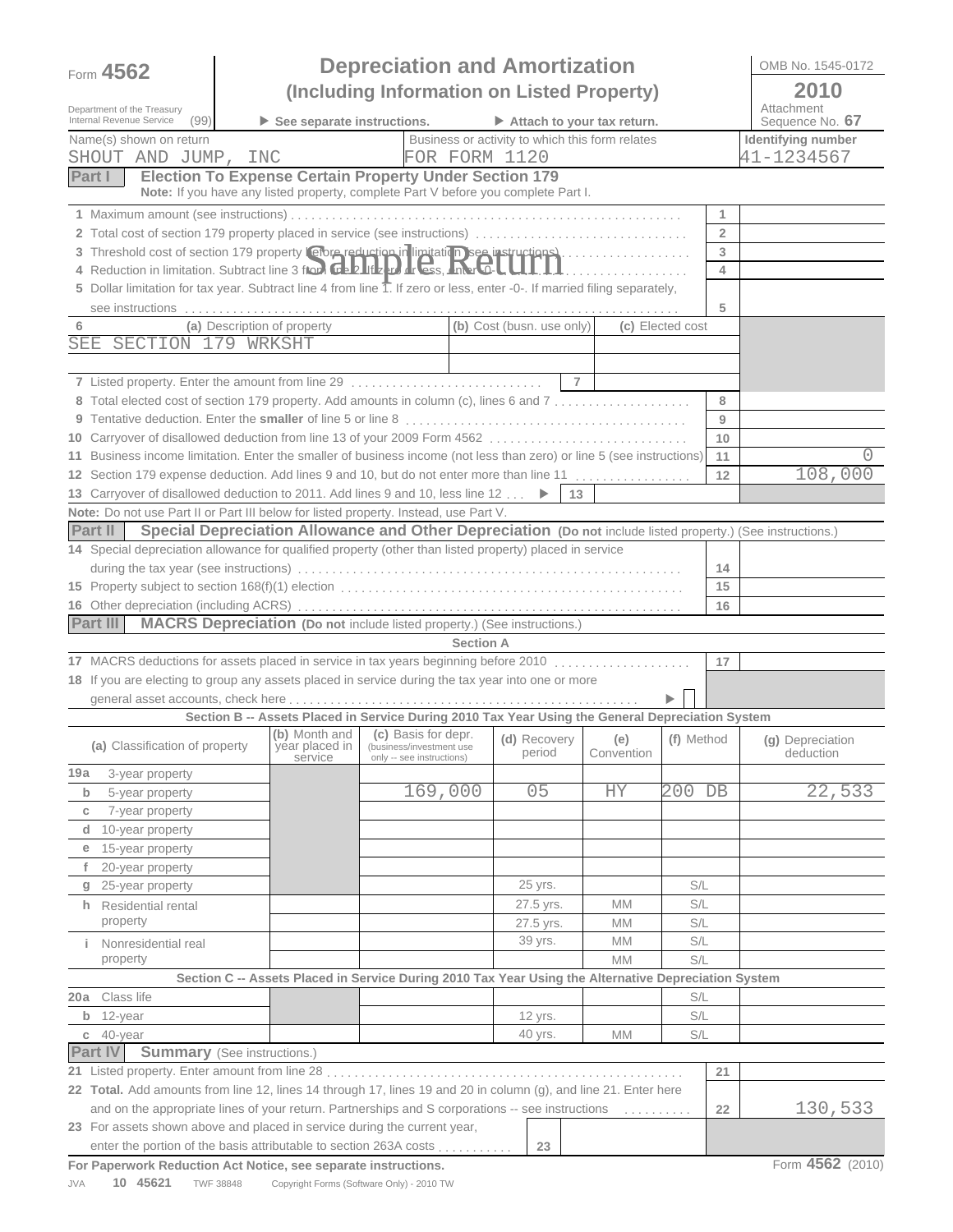| Form 8903 |  |  |
|-----------|--|--|
|           |  |  |

Department of the Treasury Internal Revenue Service

(Rev. December 2010)

**n** OMB No. 1545-1984

|  |  | Attach to your tax return. |  |  |  |  |  | See separate instructions. |
|--|--|----------------------------|--|--|--|--|--|----------------------------|
|--|--|----------------------------|--|--|--|--|--|----------------------------|

| Attachment       |  |
|------------------|--|
| Sequence No. 143 |  |

 $\overline{\phantom{a}}$ 

| Name(s) as shown on return<br>SHOUT AND JUMP, INC                                                                                                                                       |                 |                                          |                 | Identifying number<br>41-1234567 |
|-----------------------------------------------------------------------------------------------------------------------------------------------------------------------------------------|-----------------|------------------------------------------|-----------------|----------------------------------|
| Note. Do not complete column (a), unless you have oil-related<br>production activities. Enter amounts for all activities in column (b),<br>including oil-related production activities. |                 | (a)<br>Oil-related production activities |                 | (b)<br>All activities            |
| Domestic production gross receipts (DPGR).<br>1                                                                                                                                         | $\mathbf{1}$    | 453,000                                  |                 | 906,000                          |
| Allocable cost of goods sold. If you are using the small flusiness<br>simplified overall method, skip lines 2abod 110016.<br>$\overline{2}$                                             | <u> 12</u>      |                                          |                 |                                  |
| Enter deductions and losses allocable to DPGR (see instructions).<br>3                                                                                                                  | 3               |                                          |                 |                                  |
| If you are using the small business simplified overall method, enter<br>4                                                                                                               |                 |                                          |                 |                                  |
| the amount of cost of goods sold and other deductions or losses                                                                                                                         |                 |                                          |                 |                                  |
| you ratably apportion to DPGR. All others, skip line 4                                                                                                                                  | 4               |                                          |                 |                                  |
| 5                                                                                                                                                                                       | 5               |                                          |                 |                                  |
| 6                                                                                                                                                                                       | 6               | 453,000                                  |                 | 906,000                          |
| Qualified production activities income from estates, trusts, and<br>7                                                                                                                   |                 |                                          |                 |                                  |
| certain partnerships and S corporations (see instructions)                                                                                                                              | 7               |                                          |                 |                                  |
| Add lines 6 and 7. Estates and trusts, go to line 9, all others, skip line<br>8                                                                                                         |                 |                                          |                 |                                  |
|                                                                                                                                                                                         | 8               | 453,000                                  |                 | 906,000                          |
| Amount allocated to beneficiaries of the estate or trust (see instructions)<br>9                                                                                                        | 9               |                                          |                 |                                  |
| Oil-related qualified production activities income. Estates and<br>10a                                                                                                                  |                 |                                          |                 |                                  |
| trusts, subtract line 9, column (a), from line 8, column (a), all others,                                                                                                               |                 |                                          |                 |                                  |
| enter amount from line 8, column (a). If zero or less, enter -0- here<br>.                                                                                                              | 10a             | 453,000                                  |                 |                                  |
| Qualified production activities income. Estates and trusts, subtract<br>$\mathsf{b}$                                                                                                    |                 |                                          |                 |                                  |
| line 9, column (b), from line 8, column (b), all others, enter amount                                                                                                                   |                 |                                          |                 |                                  |
| from line 8, column (b). If zero or less, enter -0- here, skip lines 11                                                                                                                 |                 |                                          |                 |                                  |
| through 21, and enter -0- on line 22                                                                                                                                                    | 10 <sub>b</sub> |                                          |                 | 906,000                          |
| 11<br>Income limitation (see instructions):                                                                                                                                             |                 |                                          |                 |                                  |
| • Individuals, estates, and trusts. Enter your adjusted gross income figured without the                                                                                                |                 |                                          |                 |                                  |
|                                                                                                                                                                                         |                 |                                          |                 |                                  |
| • All others. Enter your taxable income figured without the domestic production                                                                                                         |                 |                                          | 11              | 49,249                           |
| activities deduction (tax-exempt organizations, see instructions)                                                                                                                       |                 |                                          |                 |                                  |
| Enter the smaller of line 10b or line 11. If zero or less, enter -0- here, skip lines 13 through 21,<br>12                                                                              |                 |                                          |                 |                                  |
|                                                                                                                                                                                         |                 |                                          | 12              | 49,249                           |
| 13                                                                                                                                                                                      |                 |                                          | 13              | 4,432                            |
| 14a                                                                                                                                                                                     | 14a             | 49,249                                   |                 |                                  |
| Reduction for oil-related qualified production activities income. Multiply line 14a by 3%<br>$\mathsf{b}$                                                                               |                 |                                          | 14 <sub>b</sub> | $\frac{1,477}{2,955}$            |
| 15                                                                                                                                                                                      |                 |                                          | 15<br>16        | 115,482                          |
| 16<br>Form W-2 wages from estates, trusts, and certain partnerships and S corporations                                                                                                  |                 |                                          |                 |                                  |
| 17                                                                                                                                                                                      |                 |                                          | 17              |                                  |
| Add lines 16 and 17. Estates and trusts, go to line 19, all others, skip line 19 and go to line 20<br>18                                                                                |                 |                                          | 18              | 115,482                          |
| 19                                                                                                                                                                                      |                 |                                          | 19              |                                  |
| Estates and trusts, subtract line 19 from line 18, all others, enter amount from line 18<br>20                                                                                          |                 |                                          | 20              | 115,482                          |
| 21                                                                                                                                                                                      |                 |                                          | 21              | 57,741                           |
| 22                                                                                                                                                                                      |                 |                                          | 22              | 2,955                            |
| Domestic production activities deduction from cooperatives. Enter deduction from<br>23                                                                                                  |                 |                                          |                 |                                  |
|                                                                                                                                                                                         |                 |                                          | 23              |                                  |
| 24                                                                                                                                                                                      |                 |                                          | 24              |                                  |
| Domestic production activities deduction.Combine lines 22 through 24 and enter the result<br>25                                                                                         |                 |                                          |                 |                                  |
| here and on Form 1040, line 35; Form 1120, line 25; or the applicable line of your return                                                                                               |                 |                                          | 25              | 2,955                            |
| For Paperwork Reduction Act Notice, see separate instructions.                                                                                                                          |                 |                                          |                 | Form 8903 (Rev. 12-2010)         |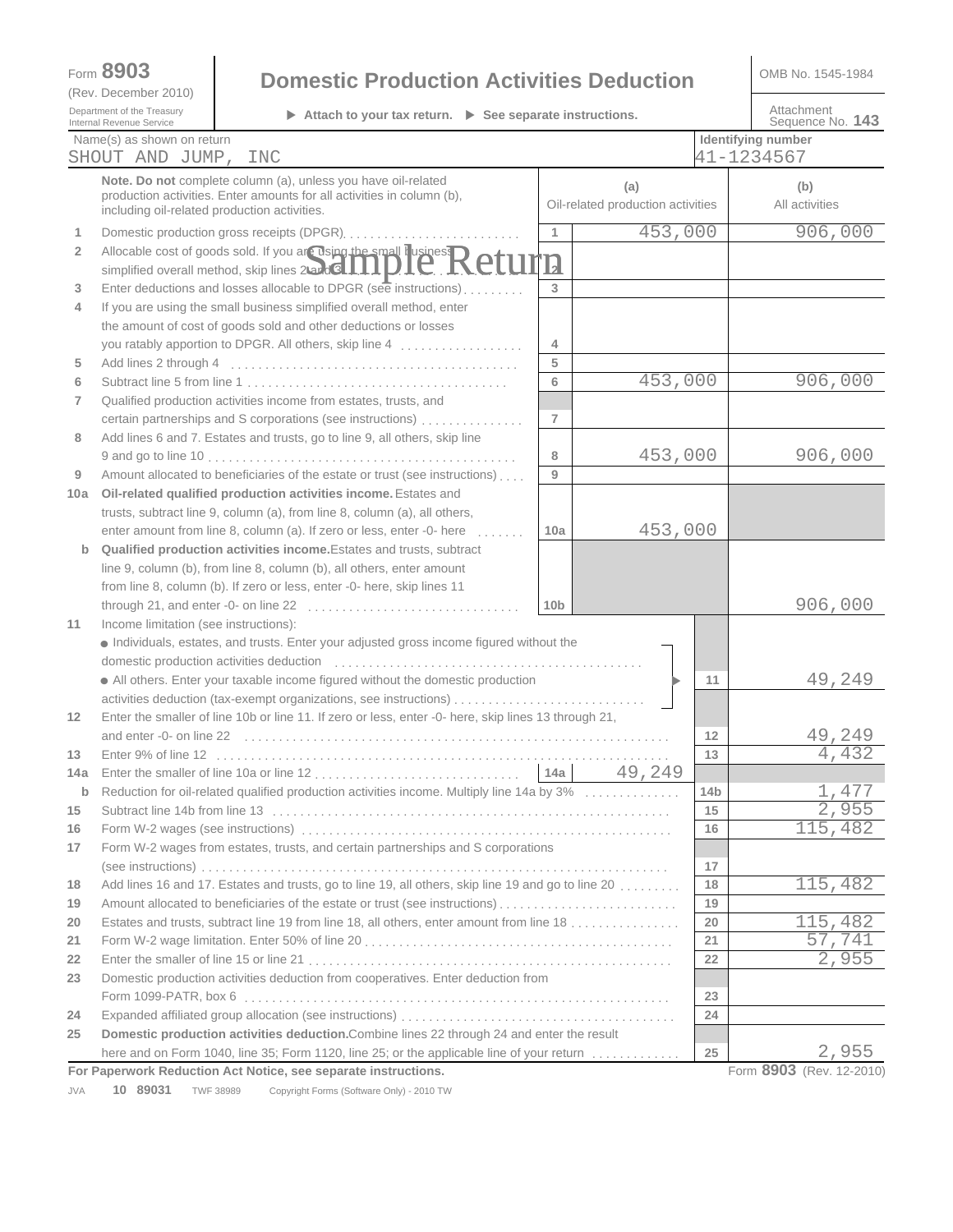### **2010 SCHEDULE M-1 EXPLANATION ATTACHMENT**

### SHOUT AND JUMP, INC 41-1234567

#### **Computation of Net Income (Loss) Per Books Form 1120, Schedule M-1, Line 1**

|                                                                                          | 48,886       |
|------------------------------------------------------------------------------------------|--------------|
| Increases:<br>reases:<br>Deductions on return not charged against 21no.pdf .com R.C.UIIN | 60,822       |
| Decreases:                                                                               | 280<br>7.333 |
|                                                                                          | 102,095      |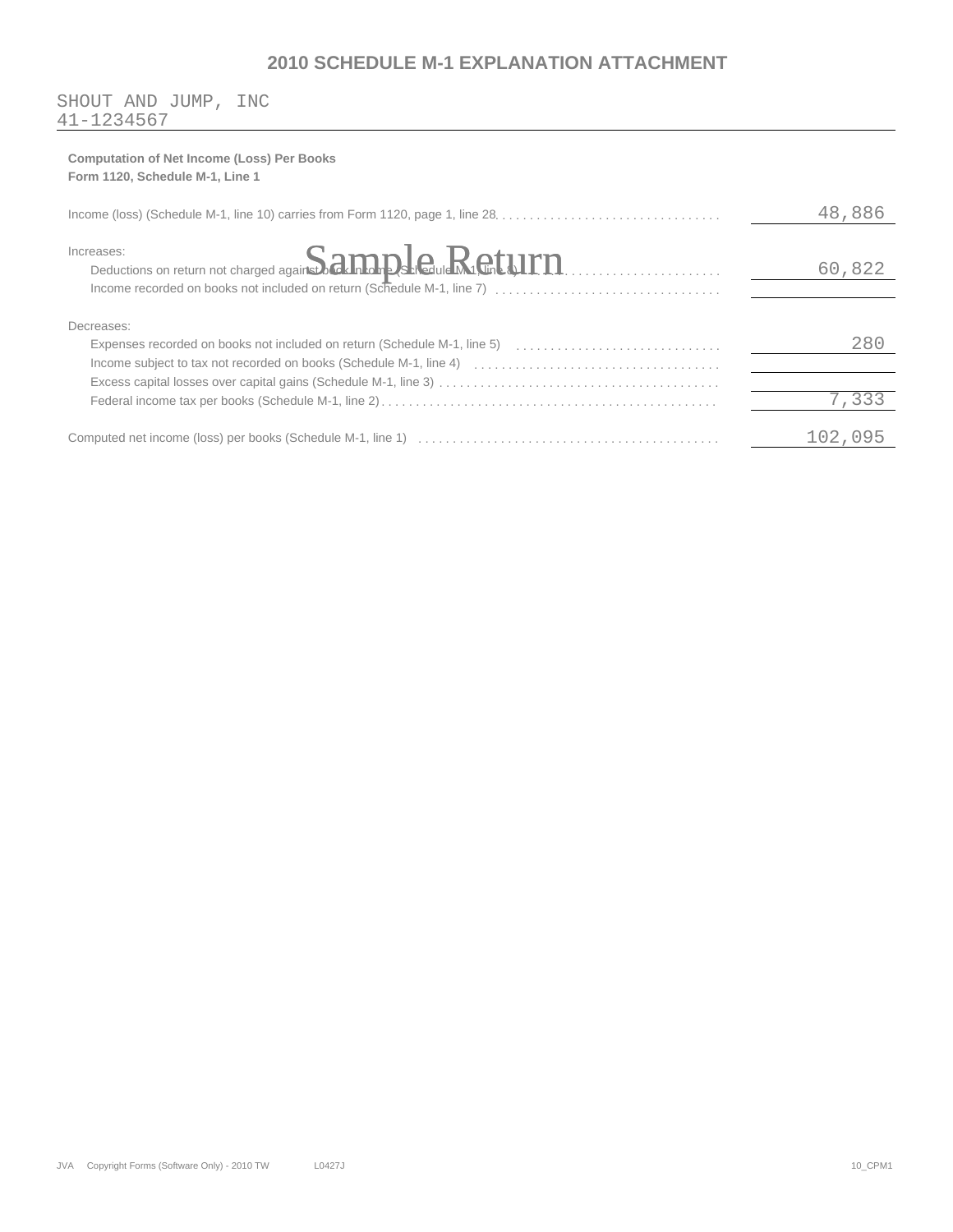| Form 4562                                              | <b>Depreciation and Amortization</b><br>(Including Information on Listed Property)                                                                                                                                                                                                |                                                                            | OMB No. 1545-0172<br>2010     |                |                                  |  |  |  |
|--------------------------------------------------------|-----------------------------------------------------------------------------------------------------------------------------------------------------------------------------------------------------------------------------------------------------------------------------------|----------------------------------------------------------------------------|-------------------------------|----------------|----------------------------------|--|--|--|
| Department of the Treasury<br>Internal Revenue Service | See separate instructions.                                                                                                                                                                                                                                                        |                                                                            | Attachment<br>Sequence No. 67 |                |                                  |  |  |  |
| Name(s) shown on return<br>SHOUT AND JUMP,             | INC                                                                                                                                                                                                                                                                               | Business or activity to which this form relates<br>FOR SECTION 179 SUMMARY |                               |                | Identifying number<br>41-1234567 |  |  |  |
| Part I                                                 | <b>Election To Expense Certain Property Under Section 179</b><br>Note: If you have any listed property, complete Part V before you complete Part I.                                                                                                                               |                                                                            |                               |                |                                  |  |  |  |
|                                                        | 1 Maximum amount (see instructions) (equation in the set of the set of the set of the set of the set of the set of the set of the set of the set of the set of the set of the set of the set of the set of the set of the set                                                     |                                                                            |                               | 1              | 500,000                          |  |  |  |
|                                                        | 2 Total cost of section 179 property placed in service (see instructions)                                                                                                                                                                                                         |                                                                            |                               | $\overline{2}$ | 277,000                          |  |  |  |
|                                                        | 3 Threshold cost of section 179 property Lefore reduction in limitation.<br>4 Reduction in limitation. Subtract line 3 floor $\overline{G}$ of $\overline{F}$ or $\overline{G}$ and $\overline{G}$ and $\overline{G}$ and $\overline{G}$ and $\overline{G}$ and $\overline{G}$ an |                                                                            |                               | 3              | 2,000,000                        |  |  |  |
|                                                        |                                                                                                                                                                                                                                                                                   |                                                                            | <u>manda</u>                  | 4              |                                  |  |  |  |
|                                                        | 5 Dollar limitation for tax year. Subtract line 4 from line T. If zero or less, enter -0-. If married filing separately,                                                                                                                                                          |                                                                            |                               | 5              | 500,000                          |  |  |  |
| 6                                                      | (a) Description of property                                                                                                                                                                                                                                                       | (b) Cost (busn. use only)                                                  | (c) Elected cost              |                |                                  |  |  |  |
| STATEMENT BELOW<br>SEE                                 |                                                                                                                                                                                                                                                                                   |                                                                            | 108,000                       |                |                                  |  |  |  |
|                                                        |                                                                                                                                                                                                                                                                                   |                                                                            |                               |                |                                  |  |  |  |
| 8                                                      |                                                                                                                                                                                                                                                                                   |                                                                            |                               | 8              | 108,000                          |  |  |  |
| 9                                                      | 9                                                                                                                                                                                                                                                                                 |                                                                            |                               |                |                                  |  |  |  |
| 10                                                     | Carryover of disallowed deduction from line 13 of your 2009 Form 4562<br>10                                                                                                                                                                                                       |                                                                            |                               |                |                                  |  |  |  |
|                                                        | Business income limitation. Enter the smaller of business income (not less than zero) or line 5 (see instructions)<br>11                                                                                                                                                          |                                                                            |                               |                |                                  |  |  |  |
| $12 \overline{ }$                                      | Section 179 expense deduction. Add lines 9 and 10, but do not enter more than line 11                                                                                                                                                                                             |                                                                            |                               | 12             | 156,886<br>108,000               |  |  |  |
| 13.                                                    | Carryover of disallowed deduction to 2011. Add lines 9 and 10, less line 12 ▶                                                                                                                                                                                                     | 13                                                                         |                               |                |                                  |  |  |  |

**For Paperwork Reduction Act Notice, see page 1 of the separate Instructions.**

**Section 179 Summary (from Asset Manager)**

| Schedule or<br>Form | <b>Multiple</b> | <b>Description</b>               | Cost   | Elected<br>Cost | Comment |
|---------------------|-----------------|----------------------------------|--------|-----------------|---------|
| 1120                |                 | AIRPLANE                         | 215000 | 46000           |         |
| 1120                |                 | COMPUTER                         | 5000   | 5000            |         |
| 1120                |                 | JUMP SIMULATOR                   | 50000  | 50000           |         |
| 1120                |                 | OFFICE EQUIPMEN                  | 7000   | 7000            |         |
|                     |                 | TOTAL TO SEC 179 SUMMARY LINE 6: |        | 108000          |         |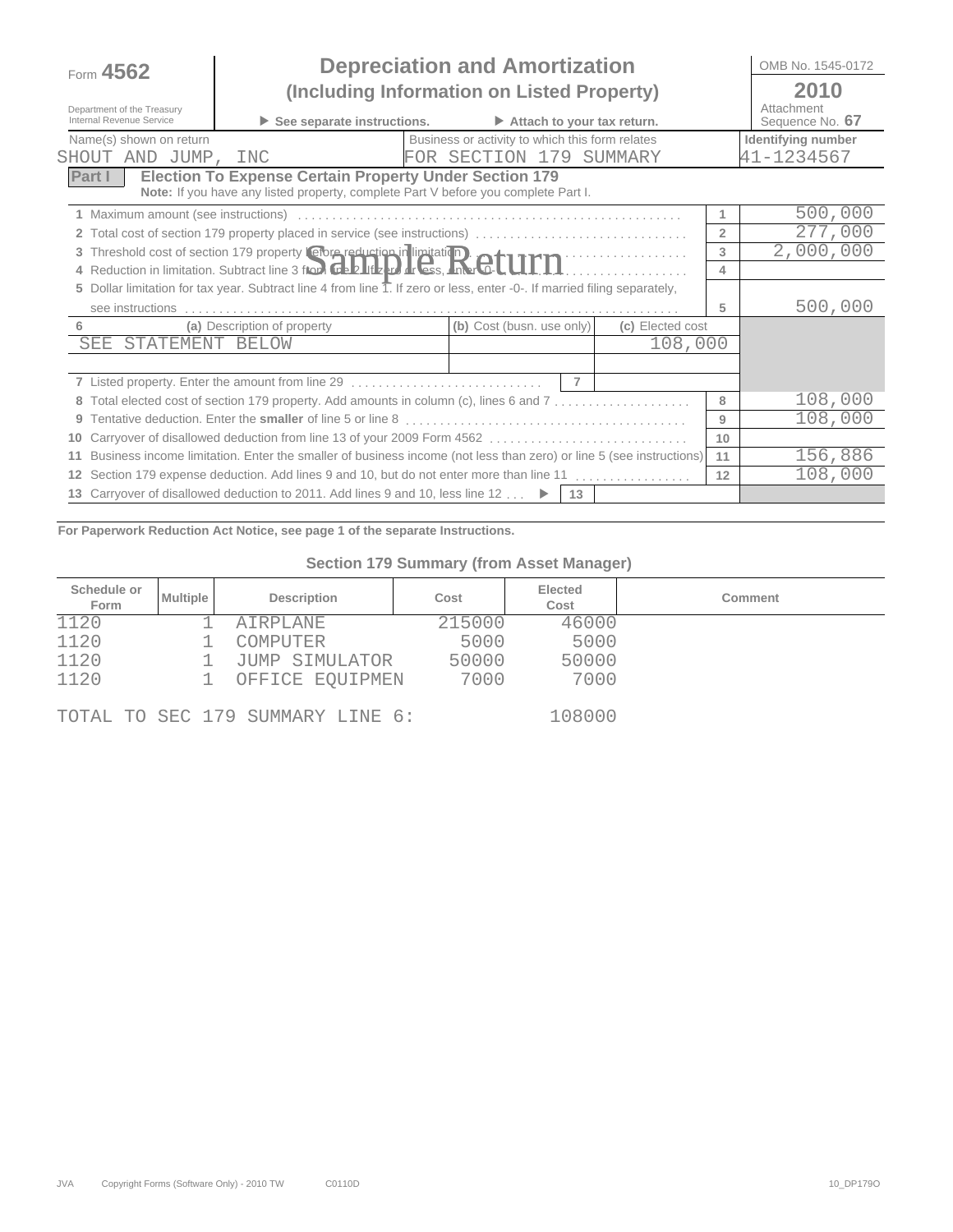## **2010 DETAIL STATEMENTS**

| SHOUT AND JUMP, INC<br>41-1234567                                                                                                                                                                                                                                                                           | PAGE 1             |
|-------------------------------------------------------------------------------------------------------------------------------------------------------------------------------------------------------------------------------------------------------------------------------------------------------------|--------------------|
| STATEMENT #1 - RENT (FM 1120/1120C LN 16/14)                                                                                                                                                                                                                                                                |                    |
| RENT:<br>RENT - REAL PROPERTY $14,200$<br>14,200                                                                                                                                                                                                                                                            |                    |
| TOTAL CARRIED TO FM S2011201 JANE CHUM                                                                                                                                                                                                                                                                      | 14,200             |
| STATEMENT $#2$ - TAXES & LICENSES (1120/H/1120C 17/12/15)                                                                                                                                                                                                                                                   |                    |
| TAXES & LICENSES:<br>315<br>14,336<br>PAYROLL TAX<br>REAL ESTATE TAX<br>1,425<br>OTHER TAXES<br>11<br>TOTAL TAXES & LICENSES<br>18,995                                                                                                                                                                      |                    |
| TOTAL CARRIED TO 1120/H/1120C 17/12/15                                                                                                                                                                                                                                                                      | 18,995             |
| STATEMENT #3 - OTHER DEDUCTIONS $(1120/H/1120C 26/15/23)$<br>OTHER DEDUCTIONS:<br>3,000<br>ACCOUNTING<br>280<br>BANK CHARGES<br>17,200<br>2,440<br>INSURANCE<br>280<br>MEALS AND ENTERTAINMENT<br>490<br>OFFICE SUPPLIES<br>5,270<br>OTHER BUSINESS DEDUCTIONS<br>5,420<br>34,380<br>TOTAL OTHER DEDUCTIONS |                    |
|                                                                                                                                                                                                                                                                                                             |                    |
| STATEMENT #4 - OTHER CURRENT ASSETS (1120/1120C LINE 6/4)<br>BEGINNING ENDING<br>ESCROW ACCOUNT<br>$\overline{0}$                                                                                                                                                                                           | 12,648             |
| TOTAL CARRIED TO $1120/1120C$ LINE $6/4$<br>$\bigcap$                                                                                                                                                                                                                                                       | 12,648             |
| STATEMENT #5 - OTHER INVESTMENTS (1120/1120C SC L LINE 9)<br>BEGINNING ENDING<br>DETAIL 1<br>$\cup$<br>DETAIL 2<br>$\bigcap$                                                                                                                                                                                | 100,000<br>139,880 |
| TOTAL CARRIED TO $1120/1120C$ SC L LINE $9$<br>$\bigcap$                                                                                                                                                                                                                                                    | 239,880            |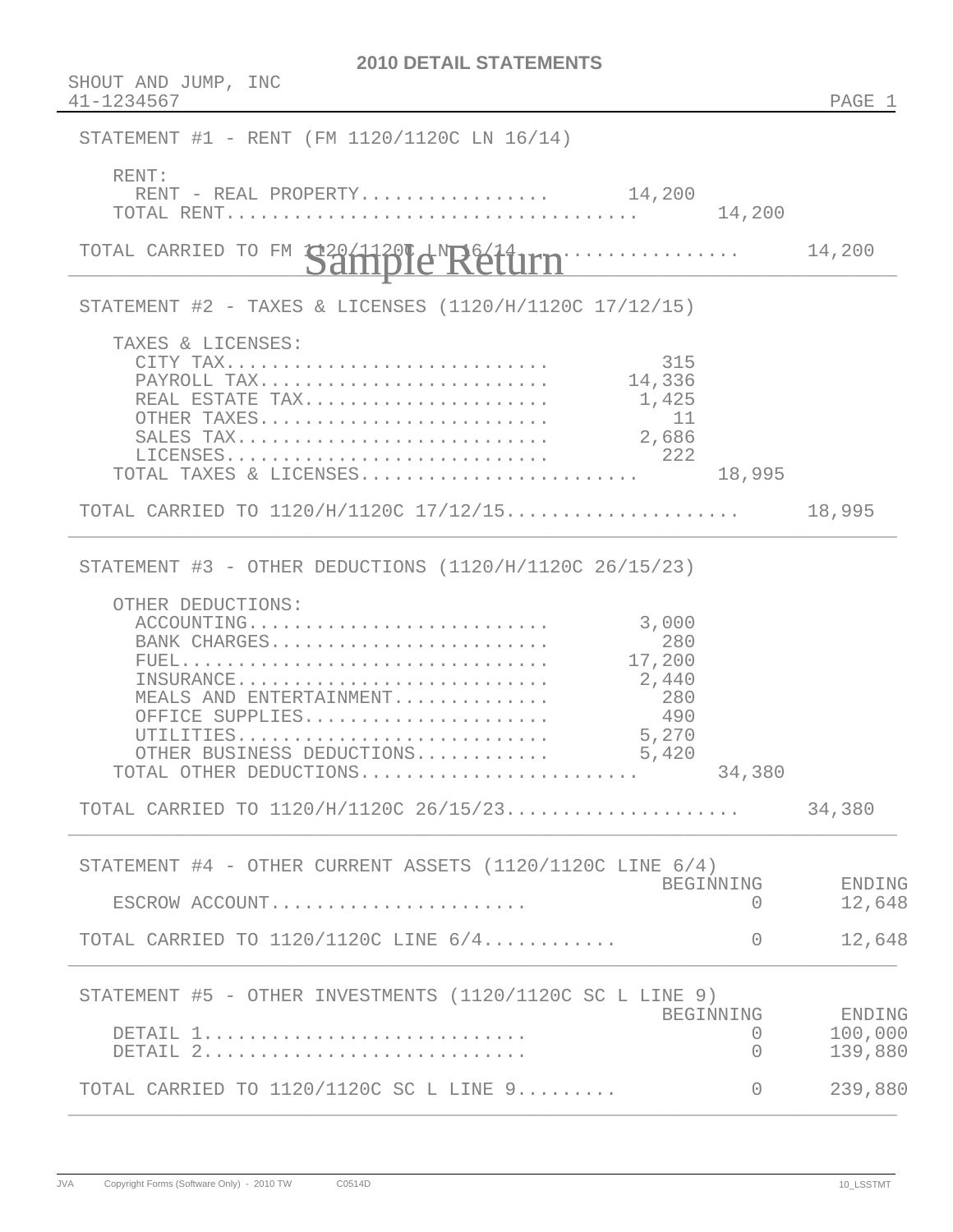## **2010 DETAIL STATEMENTS**

| SHOUT AND JUMP, INC |  |        |  |
|---------------------|--|--------|--|
| $41 - 1234567$      |  | PAGE 2 |  |

| STATEMENT #6 - OTHER CURRENT LIABILITIES (1120/1120C LN 18/16) |               |
|----------------------------------------------------------------|---------------|
| <b>BEGINNING</b>                                               | <b>ENDING</b> |
| OTHER CURRENT LIABILITIES                                      | 2,573         |
| TAXES PAYABLE                                                  | 2,573         |
| TOTAL CARRIED TO $1120/1120C$ LN $18/16$                       | 5,146         |
|                                                                |               |
| Sample Return                                                  |               |
|                                                                |               |